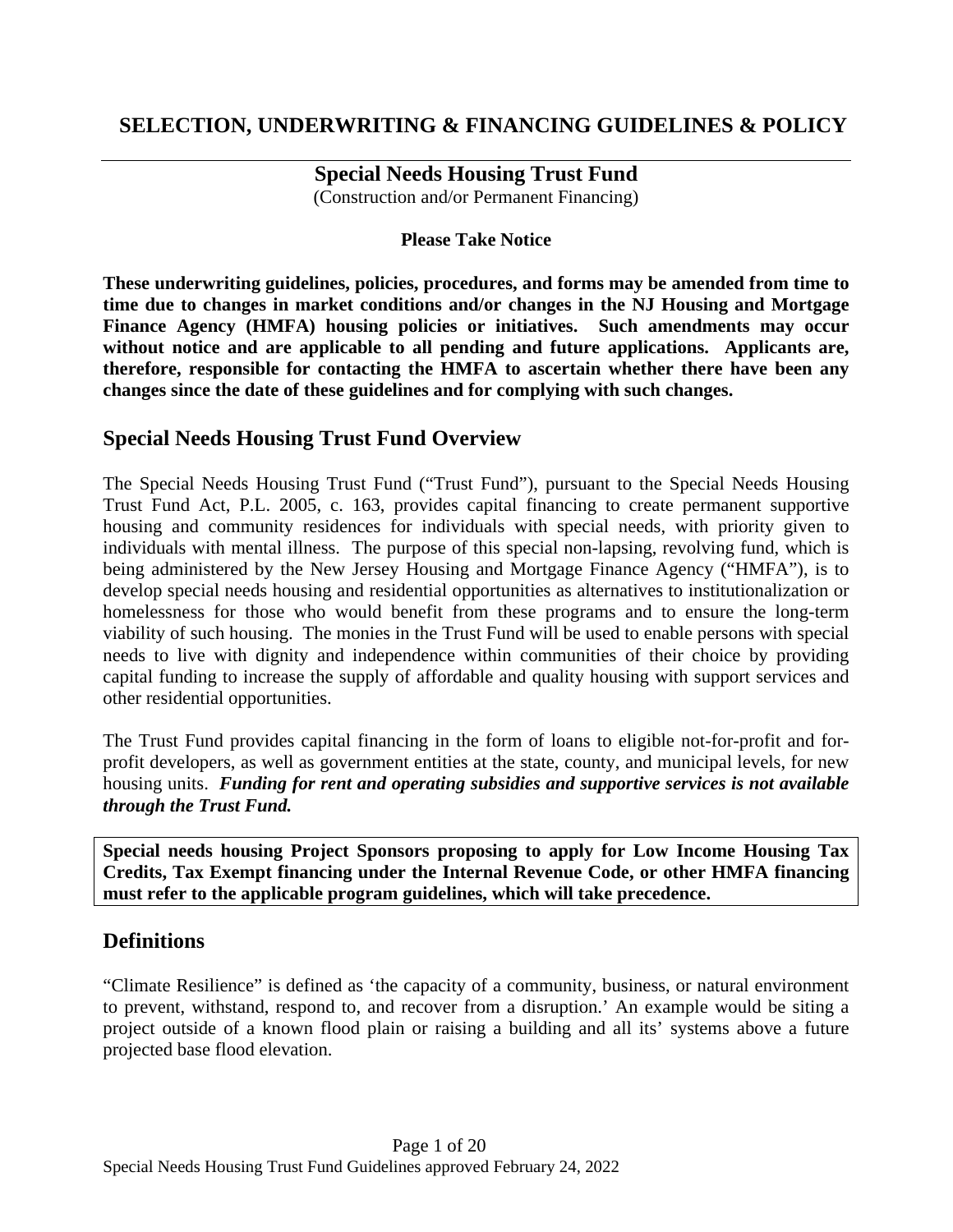"Continuum of Care Plan" means a community plan prescribed by HUD to organize and deliver housing and services to meet the specific needs of people who are homeless as they move to stable housing and maximum self-sufficiency and includes action steps to end homelessness and prevent a return to homelessness.

"Individuals with special needs" means:

- individuals with mental illness
- individuals with physical or developmental disabilities
- individuals in other emerging special needs groups identified by State agencies.
- victims of domestic violence
- ex-offenders and youth offenders
- youth aging out of foster care
- runaway and homeless youth
- individuals and families who are homeless
- disabled and homeless veterans
- individuals with AIDS/HIV
- individuals in treatment for substance abuse
- Individuals 18 years and over transitioning from nursing homes
	- o "Individuals with mental illness" means individuals with a psychiatric disability or individuals with a mental illness eligible for housing or services funded by the Division of Mental Health and Addiction Services (DMHAS) in the Department of Human Services.
	- o "Individuals with a developmental disability" means an individual with a severe, chronic disability, which is attributable to a mental or physical impairment or combination of mental or physical impairments; is manifested before the person attains age 22 and is likely to continue indefinitely. The disability results in substantial functional limitations in three or more of the following areas of major life activity: self-care; receptive and expressive languages; learning; mobility; self-direction; capacity for independent living; and economic sufficiency; and reflects the person's need for a combination and sequence of special, interdisciplinary, or generic care, treatment or other services that are of lifelong or extended duration and are individually planned and coordinated.
	- o Individuals with a physical disability who need affordable housing with supportive services, including assistance with 3 or more areas of activities of daily living, to live independently in community settings.
	- o "Homeless individuals or families" includes the following:
		- Individuals coming out of a state or county psychiatric hospital, a transitional living program, half-way house, jail or correctional facility, with no place to live may be considered homeless;
		- people who lived in a shelter or a place not meant for human habitation prior to temporarily (30 days or more) residing in an institutional care setting:
		- people who will imminently lose their housing and lack the resources and support networks needed to find other housing, including those who are being evicted within 14 days, people living in a hotel or motel and who lack resources to stay for more than 14 days;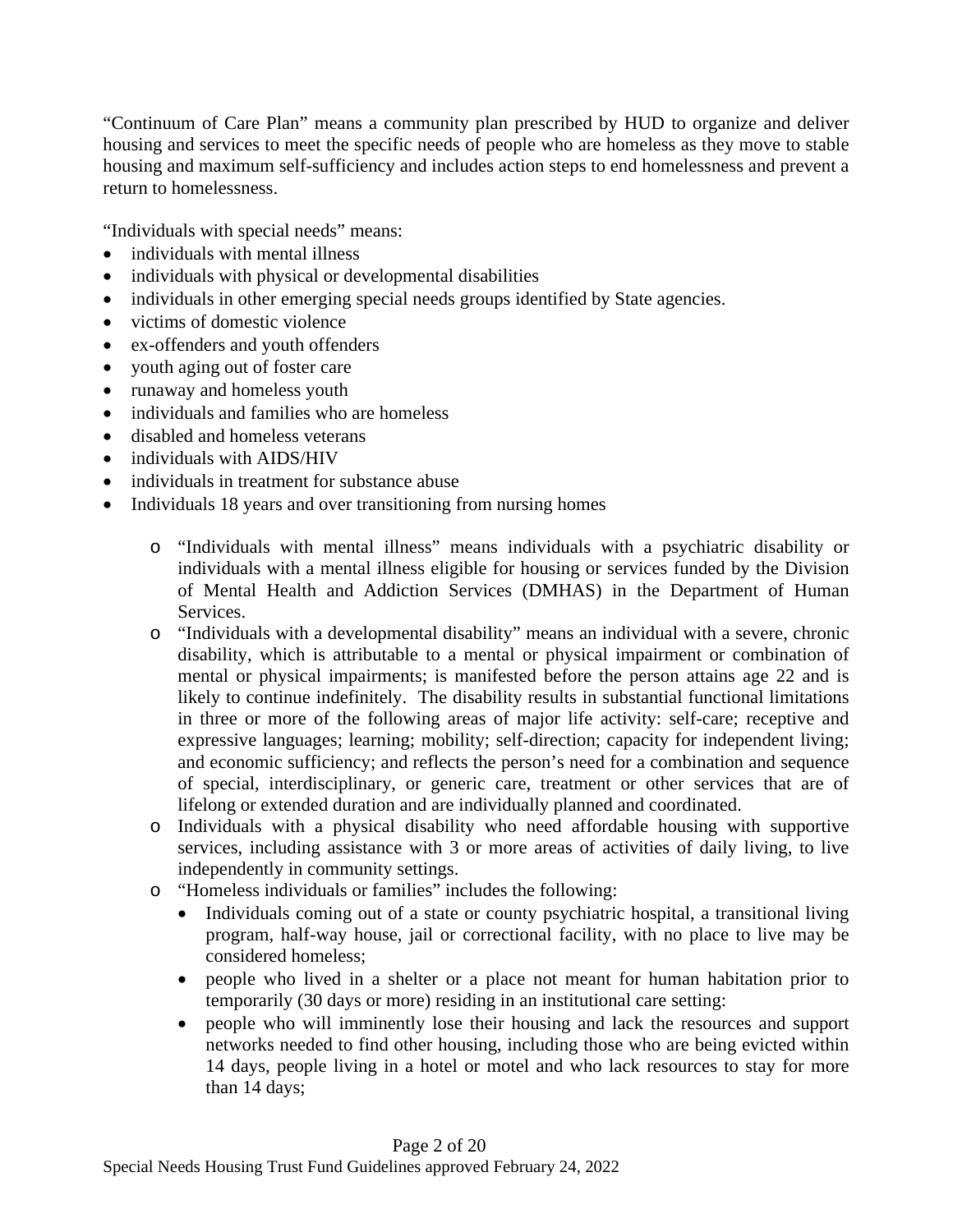- unaccompanied youth and homeless families who have not lived independently for a long time, have experienced persistent instability, and will continue to experience instability because of a disability, health problem, domestic violence, addiction, abuse, or multiple barriers to employment;
- persons who are fleeing or attempting to flee domestic violence.
- o "Individuals in treatment for substance abuse" means individuals that are clients of programs funded and/or licensed by the Department of Human Services, Division of Mental Health and Addiction Services.
- o "Individuals transitioning from nursing homes" means individuals aged 18 years and over who are living in nursing homes and have been assessed as being capable of living in the community with supportive services.

"Permanent supportive housing" means a range of permanent housing options such as apartments, condominiums, townhouses, single and multi-family homes, shared living and supportive living arrangements that provide access to on-site or off-site supportive services for individuals and families who can benefit from housing with services. Permanent supportive housing has as its primary purpose assisting the individual or family to live independently in the community and meet the obligations of tenancy. Tenants may have individual or shared apartments and there is no limitation for length of tenancy. Participation in services is not a condition of tenancy.

"Community residences" means group homes, supervised apartments, and other types of shared living environments that are primarily for occupancy by individuals with special needs who shall occupy such housing as their usual and permanent residence. Typically, community residences provide 24 hour/7 days a week on-site staffing and supervision. For purposes of the Trust Fund, community residences do not include treatment facilities, assisted living facilities, nursing homes, transitional housing facilities, half-way houses, boarding homes or shelters.

A special needs housing project may contain "units" and/or "beds". A unit refers to a single living unit/apartment in a rental property, condominium, townhouse or a multi-family or single-family home that contains at a minimum a bedroom with a bathroom and cooking facilities. A "unit" may contain one or more "beds". A "bed" is for a single individual receiving housing and services. Each unrelated adult must have his or her own bedroom with access to shared living space including kitchen facilities and leisure space.

## **Trust Fund Policy Priorities**

The Trust Fund represents a limited resource with a large mandate. To ensure that Trust Fund proceeds are expended in the most efficient manner that most positively impacts the intended beneficiaries, the HMFA has established the following list of policy priorities. Projects not meeting an appropriate number or combination of the following priorities may be rejected by the HMFA or remitted back to the sponsor for modification. The policy priorities are as follows: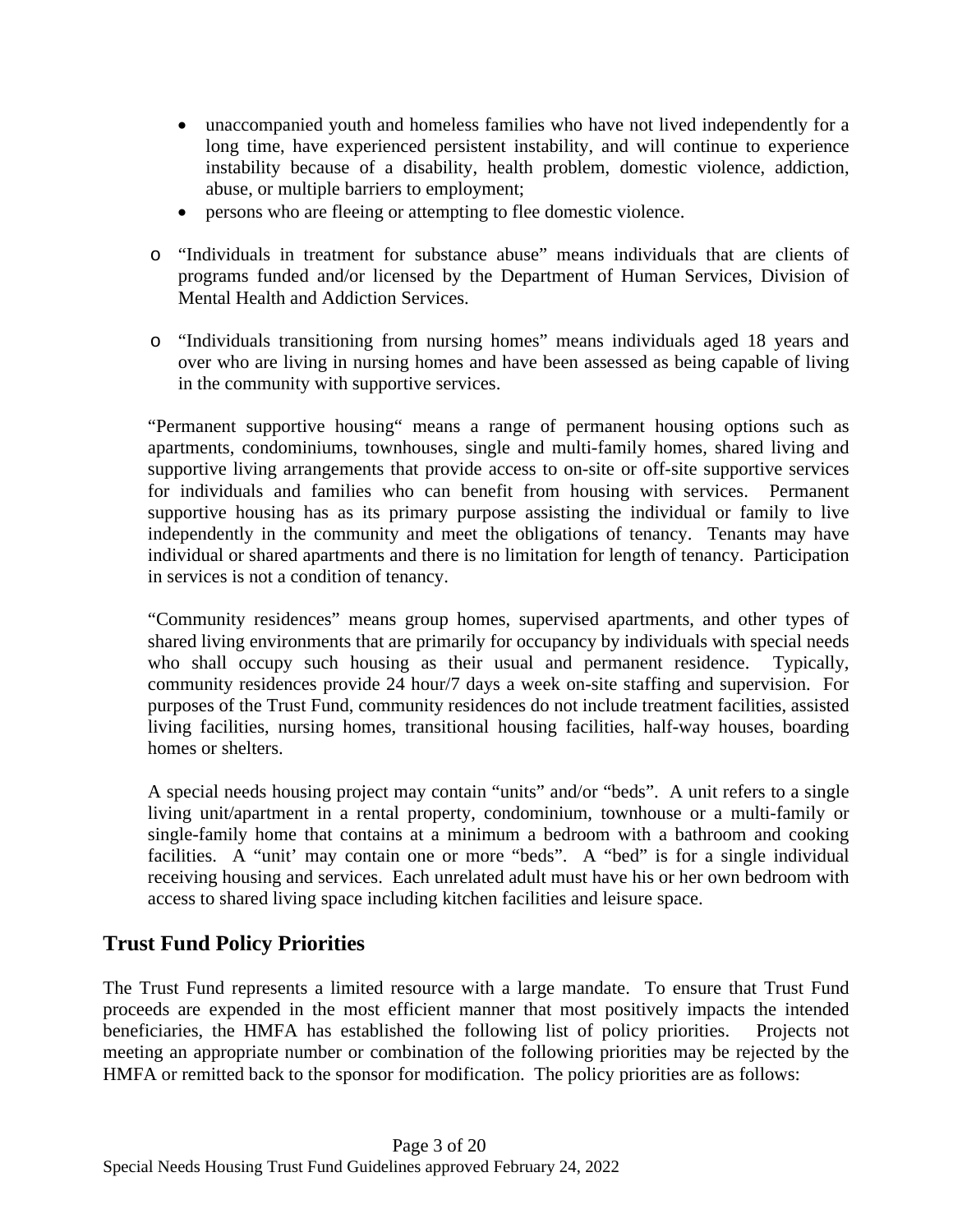- 1. Providing permanent supportive housing and residential opportunities for persons with mental illness. The priority for serving persons with mental illness is stated in the Special Needs Housing Trust Fund Act, P.L. 2005 c. 163.
- 2. Leverage Trust Fund capital financing. Priority will be given to projects that require less than 50% of the total development cost to come from the Trust Fund. Projects Sponsors shall not anticipate the Trust Fund paying for more than 80% of total development costs. Leveraged funds may come from local, county, state, federal, and private sources.
- 3. Address the needs of very low-income people with special needs. The goal of the HMFA is to use at least 75% of Trust Fund proceeds for the benefit of persons with special needs whose gross incomes do not exceed 20% of the area median income. It is not the intent of the HMFA to finance projects where the gross income of the population exceeds 80% of the area median income.
- 4. Meet locally determined priorities described in the Continuum of Care Plan. Wherever a Continuum of Care Plan exists, the project shall specifically show how it responds to the plan.
- 5. Meet State of New Jersey determined priorities for underserved populations in the State Consolidated Plan. The project shall specifically show how it responds to the State Plan.
- 6. Maximize long-term affordability. Projects shall demonstrate a financial and legal structure that ensures affordability for the intended population for at least thirty (30) years. Additional years of affordability are desirable.
- 7. Minimize temporary or permanent displacement. Projects shall not displace one population with the proposed special needs population whereby causing zero net gain in affordable housing units.
- 8. Demonstrate good and appropriate project location, siting and design. The following items will ensure that the project is accepted by the community, has reduced operating and maintenance costs, and provides for a healthier environment for residents:
	- a. Locate projects near jobs, transportation, and community resources and services.
	- b. Design the site and the building to be an appropriate and positive community asset.
	- c. Design for passive solar gain, summer shading, and natural ventilation and light.
	- d. Optimize the energy efficiency of the building and utilize energy generation where feasible.
	- e. Use materials and finishes that require less maintenance.
	- f. Use ceramic tile, wood, cork or other environmentally friendly alternatives to carpet.
	- g. Maintain healthy indoor air quality by minimizing products and materials that release toxins, instead use low VOC paints, adhesives, sealers and finishes; nonvinyl-based materials; formaldehyde free laminates and insulation products; automatic ventilation to each unit and common areas.
	- h. Incorporate high-quality building science and moisture management practices.
	- i. Landscape with native plants and drip irrigation; use water catchments.

Page 4 of 20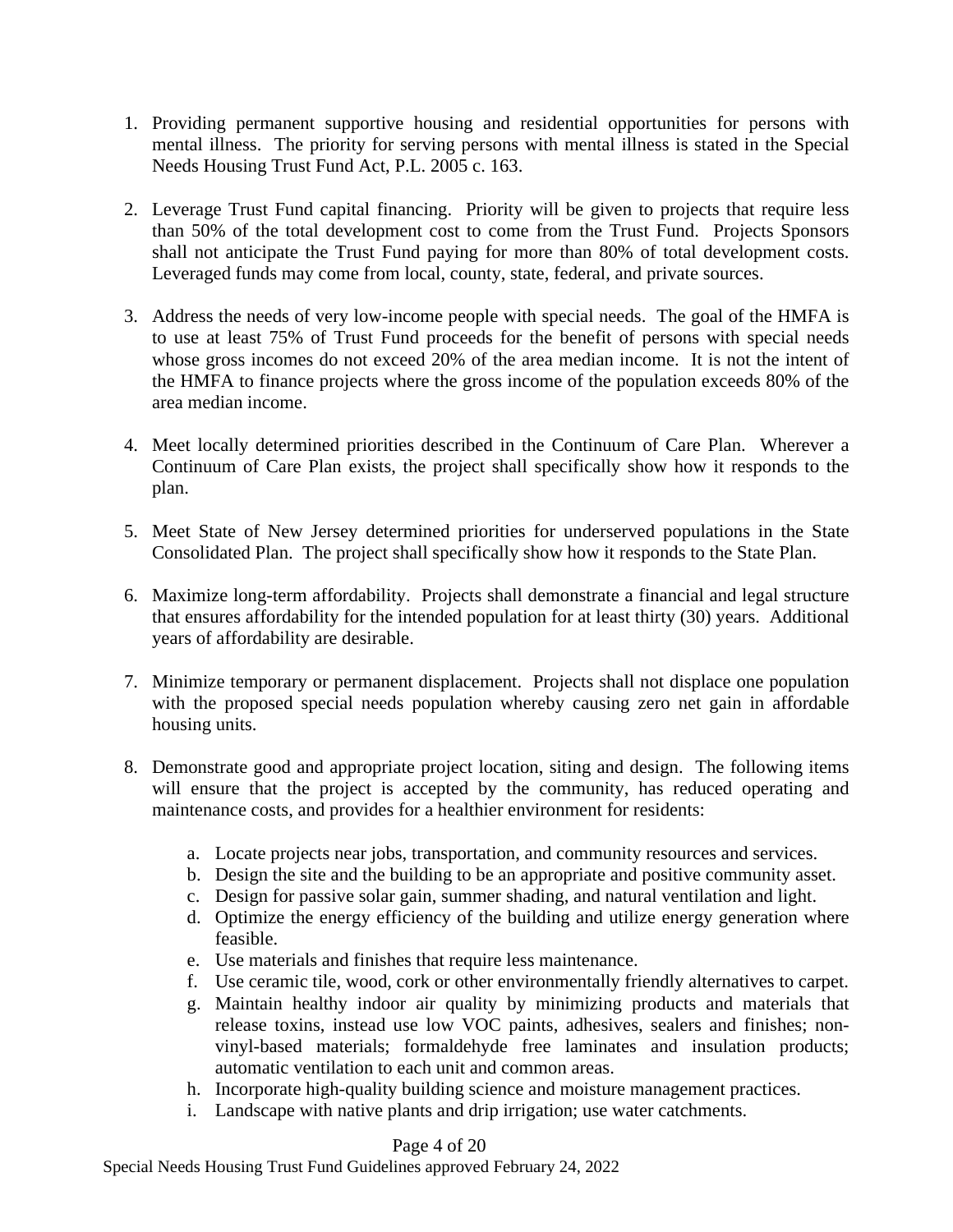- j. Incorporate universal design and visibility features.
- k. Maximize the adaptive reuse of existing buildings and the use of existing infrastructure.
- l. Contain development costs. Projects shall strive to keep the special needs housing project cost per unit as low as possible while not compromising the quality and sustainability of the proposed housing.

## **Underwriting Guidelines and Financing Policy**

The HMFA shall approve Trust Fund loans in the form of cash flow loans as deemed financially feasible by HMFA. The Trust Fund will not be used to finance more than 80% of the total development cost of any single project, regardless of the combination of funding sources. HMFA will base its determination of the financial feasibility of the proposed special needs housing project based on whether the rental housing or community residence will have cash flow to support the loan. In making this determination, the Agency will require a detailed operating budget reflecting revenues and standard housing expenses. Sponsors are also expected to have a separate budget for social services pursuant to the Social Services Plan described in these guidelines. HMFA will require evidence of operating subsidy or rental assistance and services capacity before providing a financing commitment. Any loan made for eligible program purposes is subject to deed restrictions as determined by HMFA.

| <b>Eligible Sponsors/</b><br><b>Borrowers</b> | Qualified housing sponsors are defined as qualified for-profit and<br>non-profit housing sponsors, preferably with experience in providing<br>housing; or, associations of persons organized under the New Jersey<br>Statutes; or any corporation having as one of its purposes the<br>improvement of realistic opportunities for low- and moderate-income<br>housing by virtue of past activities, qualifications of staff or board, or<br>other features, to develop and operate housing projects.                                                                                                                                                                                                                                                                                        |
|-----------------------------------------------|---------------------------------------------------------------------------------------------------------------------------------------------------------------------------------------------------------------------------------------------------------------------------------------------------------------------------------------------------------------------------------------------------------------------------------------------------------------------------------------------------------------------------------------------------------------------------------------------------------------------------------------------------------------------------------------------------------------------------------------------------------------------------------------------|
| <b>Eligible Projects</b>                      | Permanent supportive housing or community residences.                                                                                                                                                                                                                                                                                                                                                                                                                                                                                                                                                                                                                                                                                                                                       |
| <b>Eligible Uses</b>                          | Eligible uses include capital financing for the acquisition of land<br>and/or building(s), acquisition and rehabilitation of existing building<br>(s) or new construction, conversion of building(s) as rental<br>apartments/units and community residences for an identified target<br>population(s). HMFA may, through the Agency, make acquisition<br>loans, construction, and permanent loans to qualified Project<br>Sponsors for the costs of special needs housing projects.<br>Construction only loans are not eligible uses. All required approvals,<br>licenses, or permits for a proposed special needs housing project<br>must be obtained and maintained by the Project Sponsor.<br>Rehabilitation or refinancing of existing special needs housing is not<br>an eligible use. |
|                                               | If a project is seeking acquisition only financing then HMFA will<br>require documentation including but not limited to: Certificate of                                                                                                                                                                                                                                                                                                                                                                                                                                                                                                                                                                                                                                                     |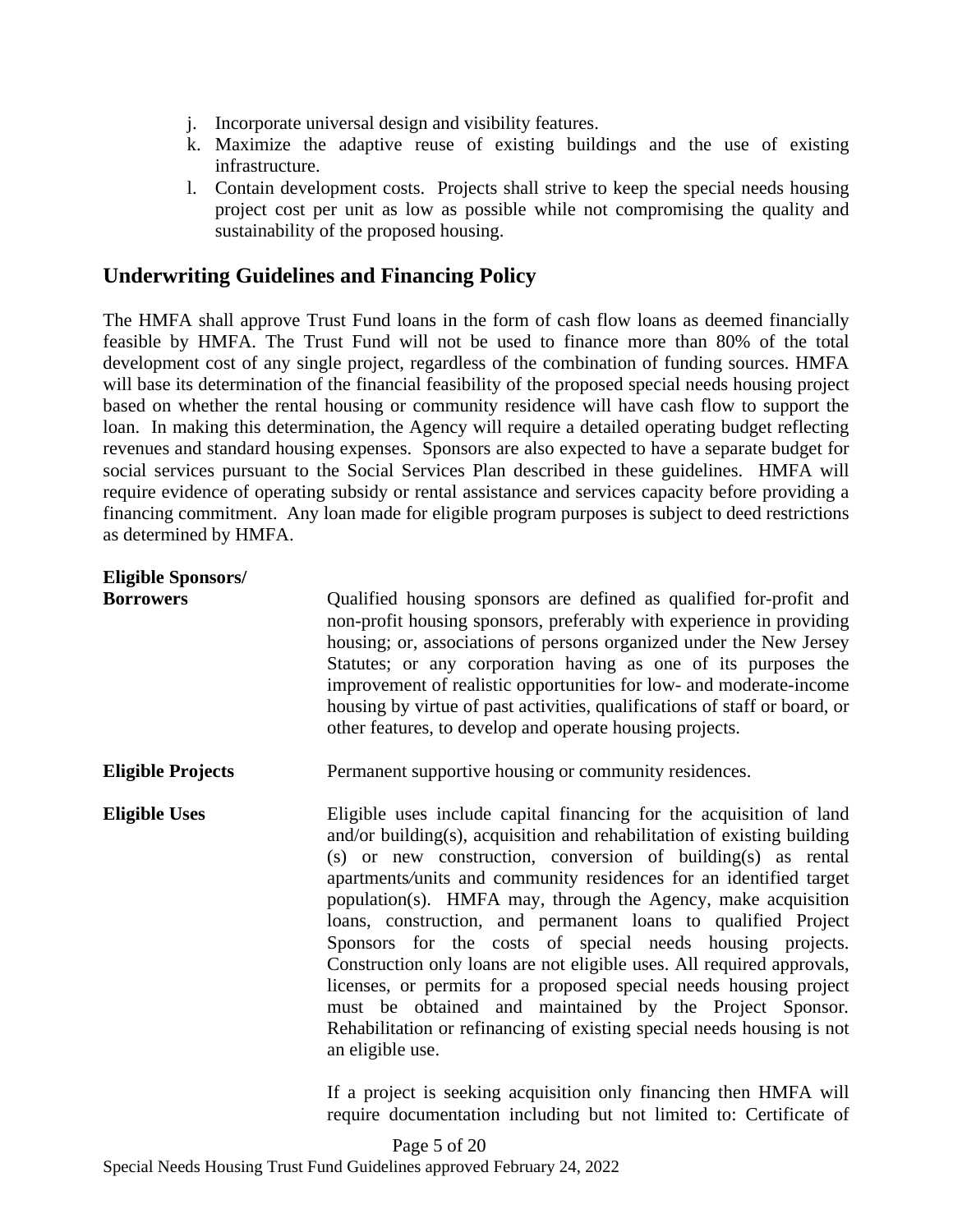Occupancy, a Final Building Inspection by a NJ licensed architect or engineer, As-Built drawings and a certification from the Architect of Record stating that all work was completed in accordance with the plans and specifications. These items will be reviewed to ensure the goals of the Trust Fund are met.

**Sponsors seeking new construction financing or rehabilitation financing must start construction only after closing on the Trust Fund loan. Failure to meet this condition may make the project ineligible for HMFA financing.** 

- **Eligible Tenants/Residents** Individuals with mental illness, individuals with physical or developmental disabilities, homeless individuals and families and individuals in other emerging special need groups identified by State agencies. (See under Definitions for "individuals with special needs") Written documentation from either a Commissioner of a State Department or the Executive Director of a State Agency identifying a special needs group or an emerging special needs group is acceptable. Units financed by the Trust Fund may not be agerestricted to individual's age 55 and older.
- **Vacancies** Projects receiving Low Income Housing Tax Credits must fill units in special needs set aside units within 60 days of a vacancy. Notice of vacancy must be provided 30 days prior to a unit becoming vacant to the service provider entity. If the unit is not filled within 60 days, the next available tenant from the project's waiting list may fill the unit and the next comparable size unit vacancy will be made available for a special needs tenant.
- **Cash Flow Loans** Cash flow loan payments will be in an amount equal to 25 percent of the project's available cash flow after the payment of operating expenses and the funding of all escrows, as determined by HMFA. To the extent that interest and principal are not covered by cash flow payments, the payment of principal and interest will be deferred until the end of the cash flow mortgage loan term.

Project owners are required to submit annually within three (3) months of the end of the project's fiscal year either an audit or a compilation report, as determined applicable by HMFA, in form and substance meeting HMFA requirements covering such audits/compilation reports.

If after review of a final annual audit/compilation report submitted by the Borrower to HMFA, it is determined that the balance of the mortgage note cannot be repaid on the maturity date and provided all conditions of the original loan documents have been satisfied and maintained, HMFA may extend the term of the mortgage note or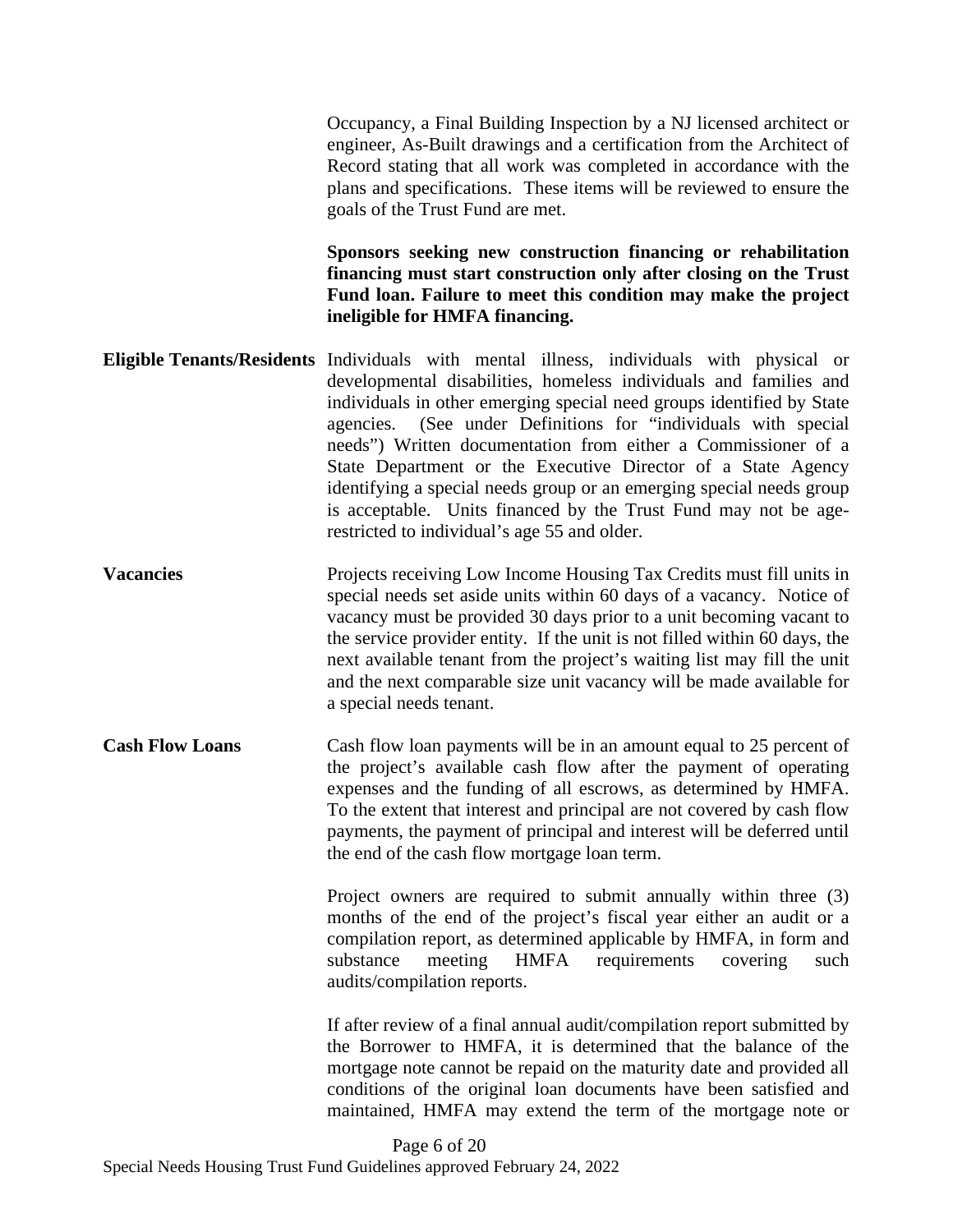|                                         | consent to a refinance of the mortgage loan in accordance with<br>HMFA policies and procedures. Extension or refinance of a<br>mortgage will require that all terms and conditions of the existing<br>mortgage loan documents continue through any new mortgage term.                                                                                                                                                                                                                                                                                                                                                                                                                                                 |  |  |  |  |  |
|-----------------------------------------|-----------------------------------------------------------------------------------------------------------------------------------------------------------------------------------------------------------------------------------------------------------------------------------------------------------------------------------------------------------------------------------------------------------------------------------------------------------------------------------------------------------------------------------------------------------------------------------------------------------------------------------------------------------------------------------------------------------------------|--|--|--|--|--|
| <b>Interest Rate:</b>                   | The Program loan provided during construction shall be at 0%<br>interest rate. Program permanent loans shall be at a 1% interest rate.<br>The mortgage interest rate is a fixed rate for the term of the<br>mortgage.                                                                                                                                                                                                                                                                                                                                                                                                                                                                                                 |  |  |  |  |  |
| <b>Maximum Loan Amount</b>              | The Trust Fund will not be used to finance more than 80% of the<br>total development cost of any single project, regardless of the<br>combination of funding sources.                                                                                                                                                                                                                                                                                                                                                                                                                                                                                                                                                 |  |  |  |  |  |
|                                         | The total maximum loan amount for any single project may not<br>exceed four million dollars (\$4,000,000). The Agency reserves the<br>right to determine reasonable costs and to set a maximum allowable<br>loan for a project.                                                                                                                                                                                                                                                                                                                                                                                                                                                                                       |  |  |  |  |  |
|                                         | The Trust Fund cannot be used to fund non-special needs units. For<br>mixed occupancy projects the maximum loan amount for the special<br>needs' units will be determined by Agency staff but will not exceed<br>\$150,000 per unit.                                                                                                                                                                                                                                                                                                                                                                                                                                                                                  |  |  |  |  |  |
|                                         |                                                                                                                                                                                                                                                                                                                                                                                                                                                                                                                                                                                                                                                                                                                       |  |  |  |  |  |
| <b>Determination of Project</b><br>Cost | Subject to the maximum loan amounts set forth above, the HMFA<br>may finance project costs as determined by the HMFA and as defined<br>in N.J.S.A. 55:14K-3q. The HMFA must determine that all costs are<br>reasonable and necessary.<br>The HMFA will require the<br>Developer/Sponsor to submit an annual audit of project costs or a<br>compilation report.                                                                                                                                                                                                                                                                                                                                                        |  |  |  |  |  |
| <b>Term</b>                             | Standard term is 30 years. The developer/sponsor may request a term<br>of less than 30 years or may request a term of more than 30 years.                                                                                                                                                                                                                                                                                                                                                                                                                                                                                                                                                                             |  |  |  |  |  |
|                                         | At the end of the mortgage term, the project developer/sponsor may<br>repay the balance of the mortgage, may refinance the project if it is<br>financially feasible or may request an extension of the mortgage term<br>as long as the project will continue to promote the purposes of the<br>Trust Fund through any new mortgage term. Consideration of an<br>extension of the mortgage term will include a review of the tenant<br>records, annual financial statements, site inspections and Social<br>Services Plan implementation. Extension or refinancing of the<br>mortgage will require that all terms and conditions of the existing<br>Mortgage Loan Documents continue through any new mortgage<br>term. |  |  |  |  |  |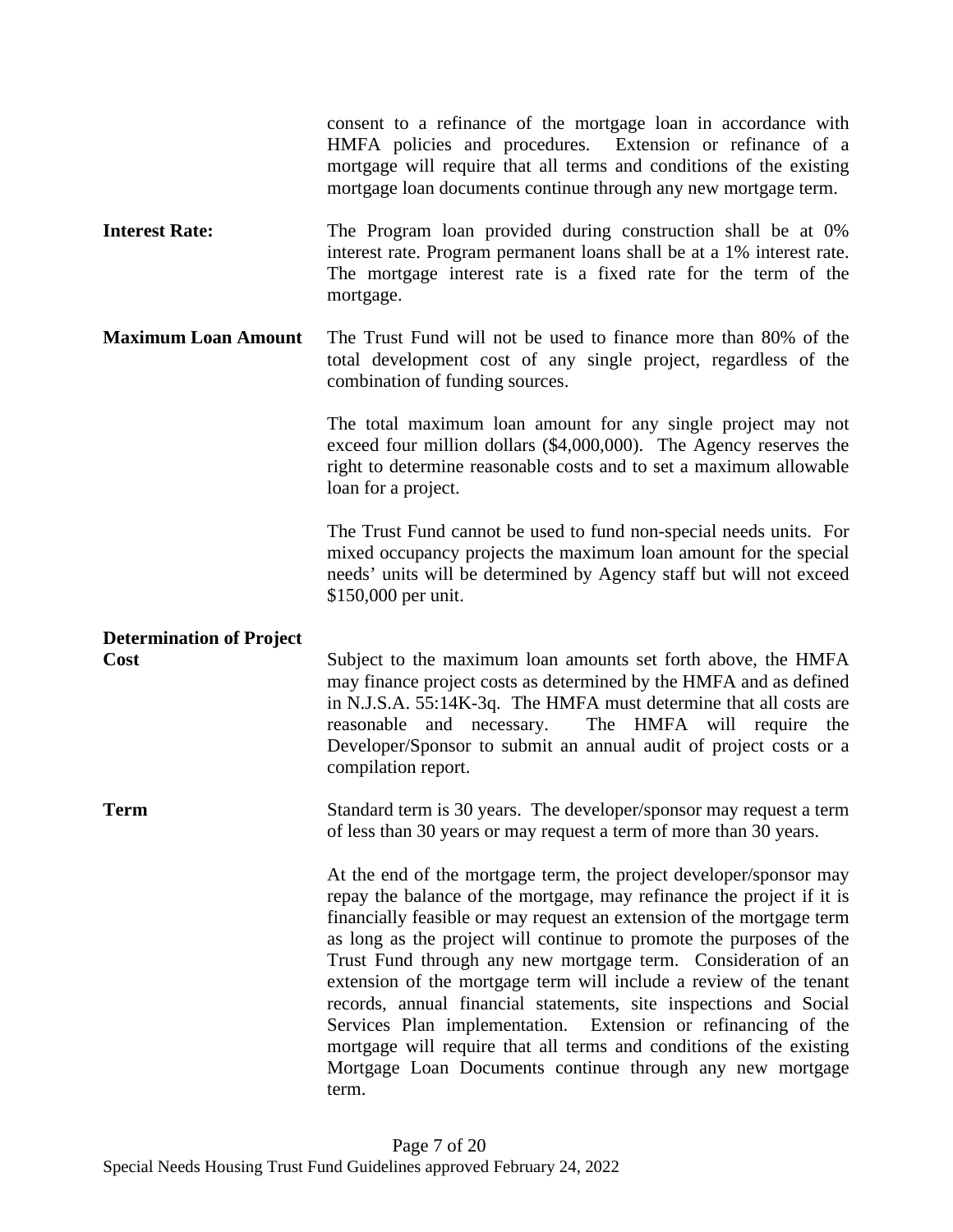| <b>Lien Status</b>                             | All loans will be secured by a first mortgage lien on the land and<br>improvements if the borrower owns both in fee simple. If the<br>borrower occupies the property pursuant to a ground lease, HMFA<br>will require a first leasehold mortgage secured by the borrower's<br>interest in the lease and the improvements. The term of the ground<br>lease must at a minimum be for 7 years beyond the term of HMFA's<br>first mortgage and affordability restrictions and will be in all respects<br>satisfactory to HMFA. To further protect the Agency's interests, the<br>parties shall enter into a non-disturbance agreement with HMFA<br>wherein the lessor will promise, among other things, not to terminate<br>the ground lease during the term of the mortgage(s) and affordability<br>restrictions except by reason of default of the borrower, and in no<br>event without first giving HMFA notice and opportunity to cure that<br>default, and, if required by HMFA and/or the Attorney General's<br>Office, amending the ground lease when curing a default by the<br>borrower. The form and substance of the non-disturbance agreement<br>must be acceptable to HMFA and the Attorney General's Office.<br>Whenever a first lien position is determined not to be available, e.g.<br>federal regulations, HMFA will allow its loan to be in a lesser |
|------------------------------------------------|---------------------------------------------------------------------------------------------------------------------------------------------------------------------------------------------------------------------------------------------------------------------------------------------------------------------------------------------------------------------------------------------------------------------------------------------------------------------------------------------------------------------------------------------------------------------------------------------------------------------------------------------------------------------------------------------------------------------------------------------------------------------------------------------------------------------------------------------------------------------------------------------------------------------------------------------------------------------------------------------------------------------------------------------------------------------------------------------------------------------------------------------------------------------------------------------------------------------------------------------------------------------------------------------------------------------------------------------------------------------|
|                                                | position.                                                                                                                                                                                                                                                                                                                                                                                                                                                                                                                                                                                                                                                                                                                                                                                                                                                                                                                                                                                                                                                                                                                                                                                                                                                                                                                                                           |
| <b>Security/Collateral</b>                     | HMFA loans are secured or collateralized by a lien on the land,<br>improvements, leasehold estate, project revenues and escrows. There<br>is generally no recourse to other assets of the borrower except in the<br>case of fraud or other acts regarding the project.                                                                                                                                                                                                                                                                                                                                                                                                                                                                                                                                                                                                                                                                                                                                                                                                                                                                                                                                                                                                                                                                                              |
| <b>Commitment Term</b>                         | Construction and permanent loan commitments will expire 180 days<br>after the anticipated construction start date. In the case of permanent<br>only loans, the commitment will expire 90 days after the anticipated<br>construction completion date. The Executive Director is authorized<br>to extend the commitment for two additional consecutive 90-day<br>periods, subject to financial feasibility. Projects that do not close on<br>the Agency loan before the second ninety-day extension expires will<br>be re-underwritten to ensure financial feasibility and will require<br>Board approval. A written request for extensions must be made to<br>the Multifamily/Supportive Housing and Lending Division.                                                                                                                                                                                                                                                                                                                                                                                                                                                                                                                                                                                                                                               |
| <b>Determination of</b><br><b>Project Cost</b> | Subject to the maximum loan amounts set forth above, the HMFA<br>may finance projects costs as determined by HMFA and as defined in<br>N.J.S.A. 55:14K-3q. HMFA is required to determine that all special<br>needs housing project costs are reasonable or necessary with regard<br>to the maximum loan amounts.<br>The HMFA will require the<br>Developer/Sponsor to submit a certification of project costs at the<br>end of construction.                                                                                                                                                                                                                                                                                                                                                                                                                                                                                                                                                                                                                                                                                                                                                                                                                                                                                                                        |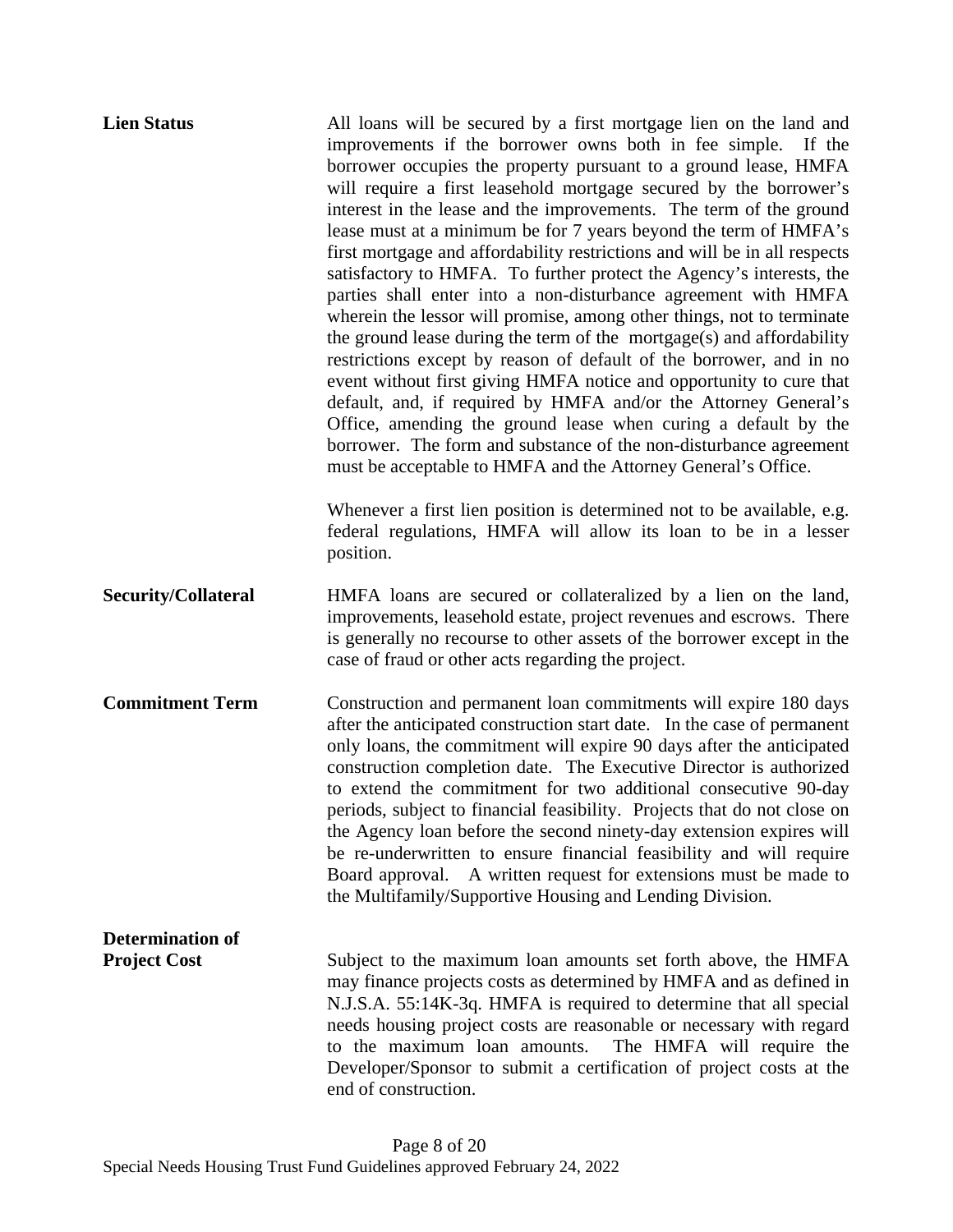| <b>Return on Investment</b>  | If applicable, the HMFA limits the return on investment that the<br>owners receive annually and upon sale of a project. Where<br>applicable, Return on Investment is payable on a cumulative but not<br>compounded basis. The base amount of the investment, if any, will<br>be determined after the project costs are audited and thereafter<br>periodically adjusted. The rate of return on the base amount of the<br>investment will be determined by, the percentage of low (50% of area<br>median income and below), moderate (50% to 80% of area median<br>income) and market rate units in the project. The following rates of<br>return shall apply. The base rate is the 30-year Treasury bond rate at<br>the time of the mortgage closing.<br>Base rate $+6\%$ for percentage of low-income units<br>Base rate $+4\%$ for percentage of moderate-income units<br>Base rate $+2\%$ for percentage of market rate units |  |  |  |  |  |  |
|------------------------------|---------------------------------------------------------------------------------------------------------------------------------------------------------------------------------------------------------------------------------------------------------------------------------------------------------------------------------------------------------------------------------------------------------------------------------------------------------------------------------------------------------------------------------------------------------------------------------------------------------------------------------------------------------------------------------------------------------------------------------------------------------------------------------------------------------------------------------------------------------------------------------------------------------------------------------|--|--|--|--|--|--|
|                              | For assisted living residences, owners may receive a return on<br>investment calculated in accordance with N.J.A.C. 5:80-3.3(g).                                                                                                                                                                                                                                                                                                                                                                                                                                                                                                                                                                                                                                                                                                                                                                                                |  |  |  |  |  |  |
|                              | Distributions of return on investment are subject to projects meeting<br>the HMFA's required conditions for distribution. Additionally,<br>HMFA permitted return on investment limitations may be subject to<br>such more restrictive limitations as mandated by HUD or other<br>governing program or authority, where applicable.                                                                                                                                                                                                                                                                                                                                                                                                                                                                                                                                                                                              |  |  |  |  |  |  |
|                              | A project owner organized as a non-profit is not eligible for a Return<br>on Investment.                                                                                                                                                                                                                                                                                                                                                                                                                                                                                                                                                                                                                                                                                                                                                                                                                                        |  |  |  |  |  |  |
| Sale or<br><b>Prepayment</b> | The HMFA prohibits the sale of the project or any interest<br>therein without prior HMFA approval. Secondary financing,<br>representing a portion of the purchase price of the project or interest<br>therein, may be permitted by the HMFA subject to the following<br>limitations: HMFA will review and may restrict all secondary<br>financing particularly where the secondary financing is secured by a<br>lien on the project. Repayment of secondary financing cannot be<br>taken into consideration in determining the rents to be charged<br>tenants. The secondary debt instruments must be subordinate to any<br>existing HMFA mortgage, and in the event of a declaration of default<br>on any existing mortgage held by the Agency, the secondary<br>financing debt and all rights thereunder to rent or any other project<br>income or assets shall be assigned to HMFA.                                          |  |  |  |  |  |  |
|                              | A seller may earn interest on a seller note at a maximum rate of the<br>Prime Rate PLUS 1.50% where the original principal amount of a<br>seller note plus cash or other consideration paid to seller would not<br>violate the maximum allowable return ("MAR") permissible by the<br>Agency. The Prime Rate can be obtained on the day of closing from                                                                                                                                                                                                                                                                                                                                                                                                                                                                                                                                                                         |  |  |  |  |  |  |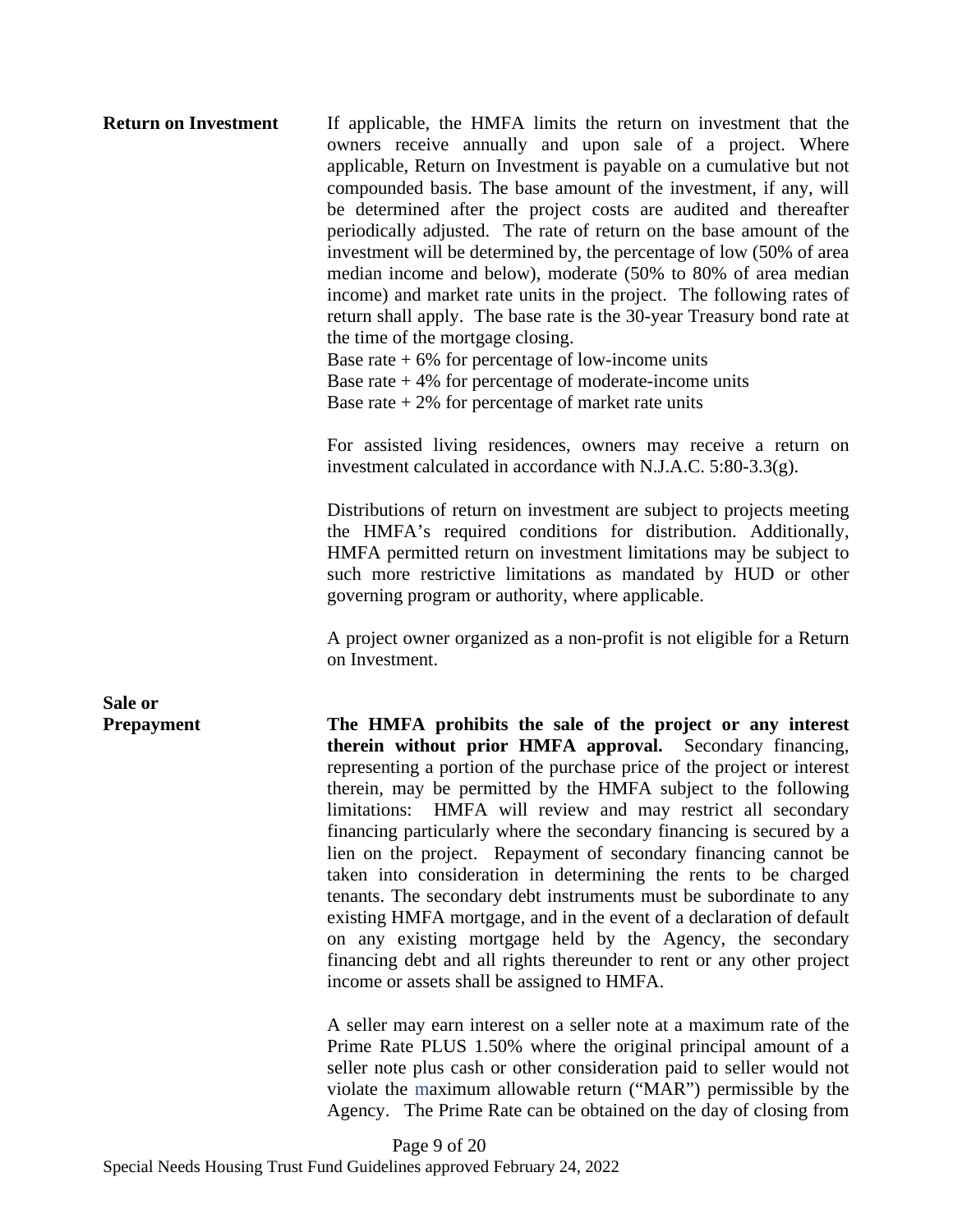the Capital Markets Division. Any payment of interest above Prime + 1.50% will be viewed as being in excess of the MAR. All payments due under seller notes will remain subject to Agency underwriting and feasibility determination as part of the Agency's underwriting process, whether the sale involves new Agency financing, outside lender financing, or no financing beyond the seller note.

Secondary financing shall be subject to the HMFA's standard underwriting analysis to determine its impact on project financial feasibility and affordability requirements. In performing its underwriting analysis, the HMFA will take into account any potential non-renewal of or non-appropriation for any governmental subsidies to the project, including, but not necessarily limited to, project-based Section 8. Any sale or prepayment not authorized by the HMFA will result in a default of the mortgage loan. If the project's mortgage term exceeds 20 years, it may be prepaid after year 20; however, the low-income housing, Trust Fund and other HMFA restrictions remain in place through the original mortgage term.

The requirements for Agency approval of the sale of the project or any interest therein, requirements for a prepayment of the project's Trust Fund mortgage, and determination of the permissible MAR are set forth in Appendix A attached hereto and made a part hereof.

# **Site Inspection and**

**Acceptance** The HMFA will perform a site inspection to determine if it is suitable for development purpose, as well as assessment for Climate Resilience.

**Tenant Relocation Plan** If a site is identified that has an existing tenant population and will result in the displacement of tenants, the applicant must submit a "Tenant Relocation Plan" as part of the application for Trust Fund financing. This Plan must provide a minimum amount of time that is given to the tenants to relocate. The Agency recommends a minimum time period of six (6) months for relocation from date of the notice provided by the property owner to the tenants. The Agency may request that the applicant submit proof of this notice by providing signed Certified Mail receipts to the affected tenants. In addition to the six months' notice as outlined above; the project sponsor is required to file a "Tenant Relocation Plan" which must be approved by the HMFA for Agency financing.

> In addition to the notice as outlined above, the responsibilities of Project Sponsors who are applying for monies for relocation under the Trust Fund shall be as follows: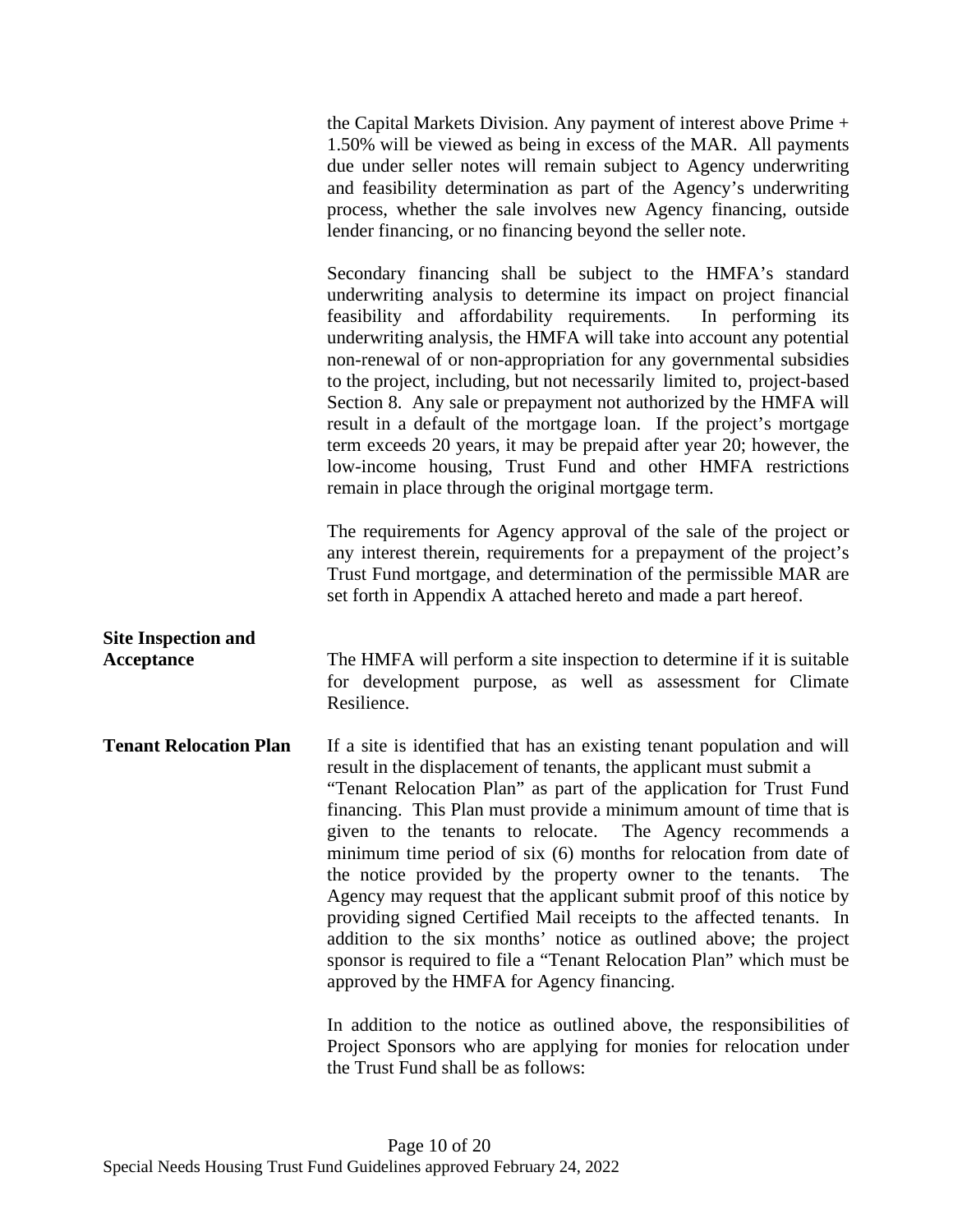1) The applicant must certify and provide assurance that it will comply with the procedures under the Federal Uniform Relocation Act (the regulations at 49CFR part 24, subpart B) and must ensure such compliance notwithstanding any third party's contractual obligation with the Project Sponsor. 2) The Project Sponsor must maintain records in sufficient detail to demonstrate compliance with the Uniform Regulatory Agreement and these Guidelines. **Real Estate Valuation** The HMFA recognizes the lesser of the appraised value or the purchase price of the realty and any buildings and improvements thereon, in the most recent arm's length transaction as provided by a "Delineation of Title" history (completed by the appraiser) identifying each party associated with the conveyance for a maximum of 10 years. The appraised value of the real estate may be considered if the arm's length transaction exceeds 10 years. The total purchase price may include documented carrying costs, expenditures to obtain zoning, environmental or other governmental approvals necessary or useful for the development of the project, and the costs of improvements erected for the benefit of the project. The difference between the actual purchase price or lease fee and the appraised value, if the purchase price or lease fee is higher, may be recognized for the purpose of Return on Investment. **Please Note:** Arm's Length Transaction is defined as a transaction negotiated by unrelated parties, each acting in their own self-interest in arriving at a basis for a fair market value determination. **Appraisals** An independent appraisal that conforms to the Uniform Standards of Professional Appraisal Practice (USPAP), and in accordance with the HMFA standards, will be commissioned by HMFA to determine the "as -is" project valuation for both the site and/or building. Where applicable, the value of the federal low-income housing tax credits must be provided. Regardless of whether the project has received tax abatement, the appraisal will also provide the most recent tax assessment on the property. Depending upon the type of housing and the number of units, HMFA will determine the type and scope of the appraisal that will be commissioned. The cost of the appraisal will be passed through to the developer. **\***For projects with HUD funding, HMFA will accept the HUD approved appraisal. **PLEASE NOTE:** While the cost of the appraisal is borne by the Developer/Sponsor, the HMFA will order the appraisal. The process is as follows: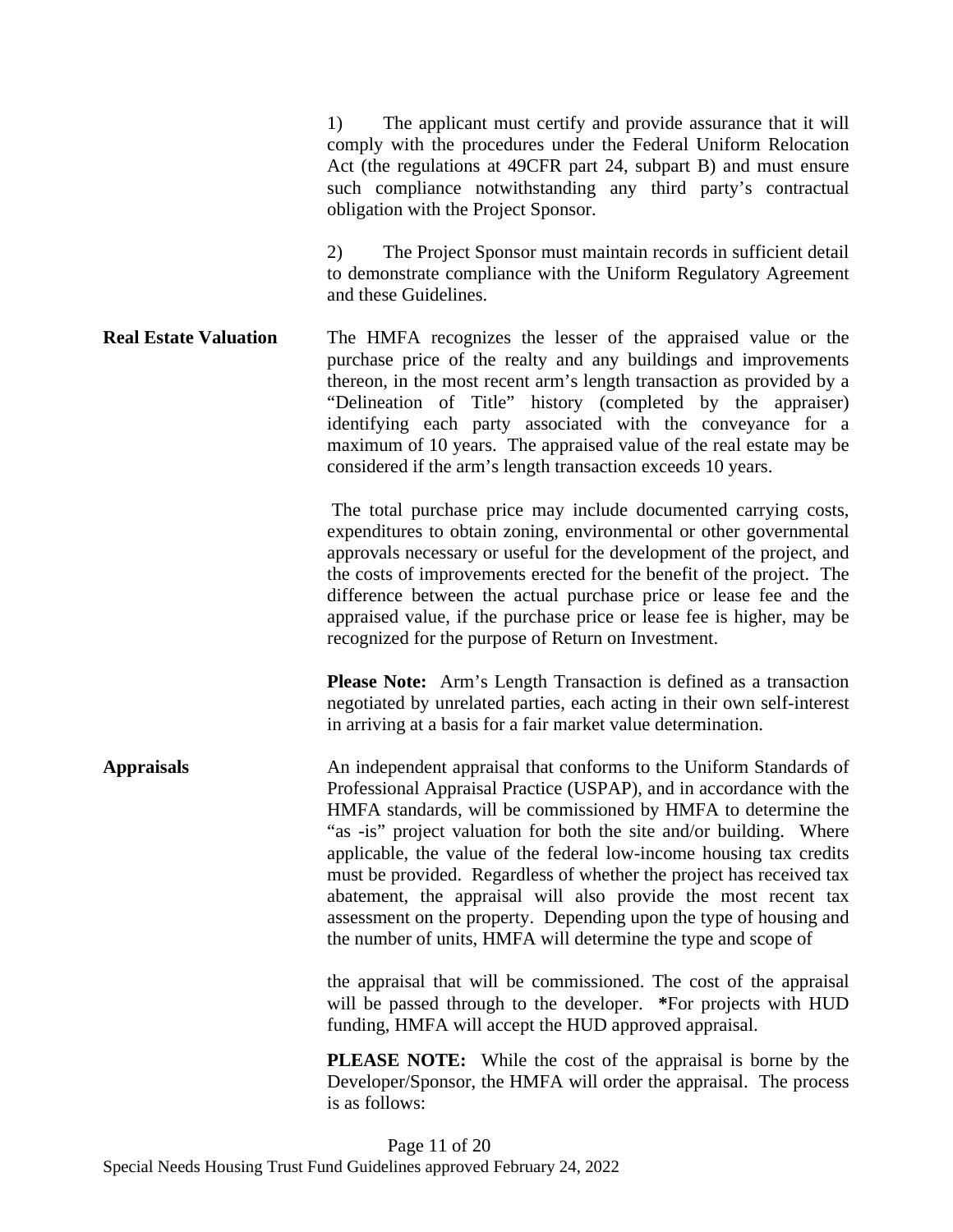- The appraiser is selected from a computer database that keeps a rotating list of appraisers that have been pre-approved to do business with the HMFA. The appraiser at the top of the list is selected based on the type, size and location of the project to be appraised.
- If for some reason, the appraiser cannot complete the requested appraisal, the process above is repeated.
- Once a price has been given and accepted by the HMFA, the developer/sponsor is notified of the cost. At that time, the developer/sponsor is required to wire that amount to HMFA. No appraiser will be authorized to begin work until the HMFA has received and confirmed receipt of funds.
- The developer/sponsor is responsible for providing all information to the Credit Officer that is needed for the appraiser to complete the assignment. **In turn, the Credit Officer will provide that information to the appraiser.**
- **The developer/sponsor is to have no contact with the appraiser and the appraiser is to have no contact with the developer/sponsor until the appraisal has been completed, reviewed by HMFA staff, and approved.**
- Once the appraisal has been approved by HMFA, the developer/sponsor will be supplied with a copy of the appraisal.

**Appraisal Updates** All appraisals have a shelf life. Property values change quickly and are dependent on many different data. An appraisal completed for a project is valid for one year (12 months).

The HMFA requires that appraisals be updated under the following circumstances.

- An update must be ordered if the project is in a Bond issue and the appraisal age exceeds that required by the bond underwriter (6-12 months). The Multifamily Division will assess the actual appraisal and the risk to the Agency for each individual project. Some of the determining factors to be used to determine when the appraisal should be updated are Loan to Value (LTV), market area stability and rental structure, project type and status, etc.
- An update must be ordered if the appraisal is more than 6 months old and a re-commitment is needed. Again, the Multifamily Division will assess the actual appraisal and the risk to the Agency for each individual project NOTE: An appraisal can only be updated two times before a new appraisal should be ordered. Additionally, once an acquisition value has been set by the first appraisal, that "as is" value or purchase price (whichever is less) has been determined and will not change.

**Population Needs Analysis** A needs analysis that demonstrates the current and projected need and demand for housing for the targeted population(s) may be

Page 12 of 20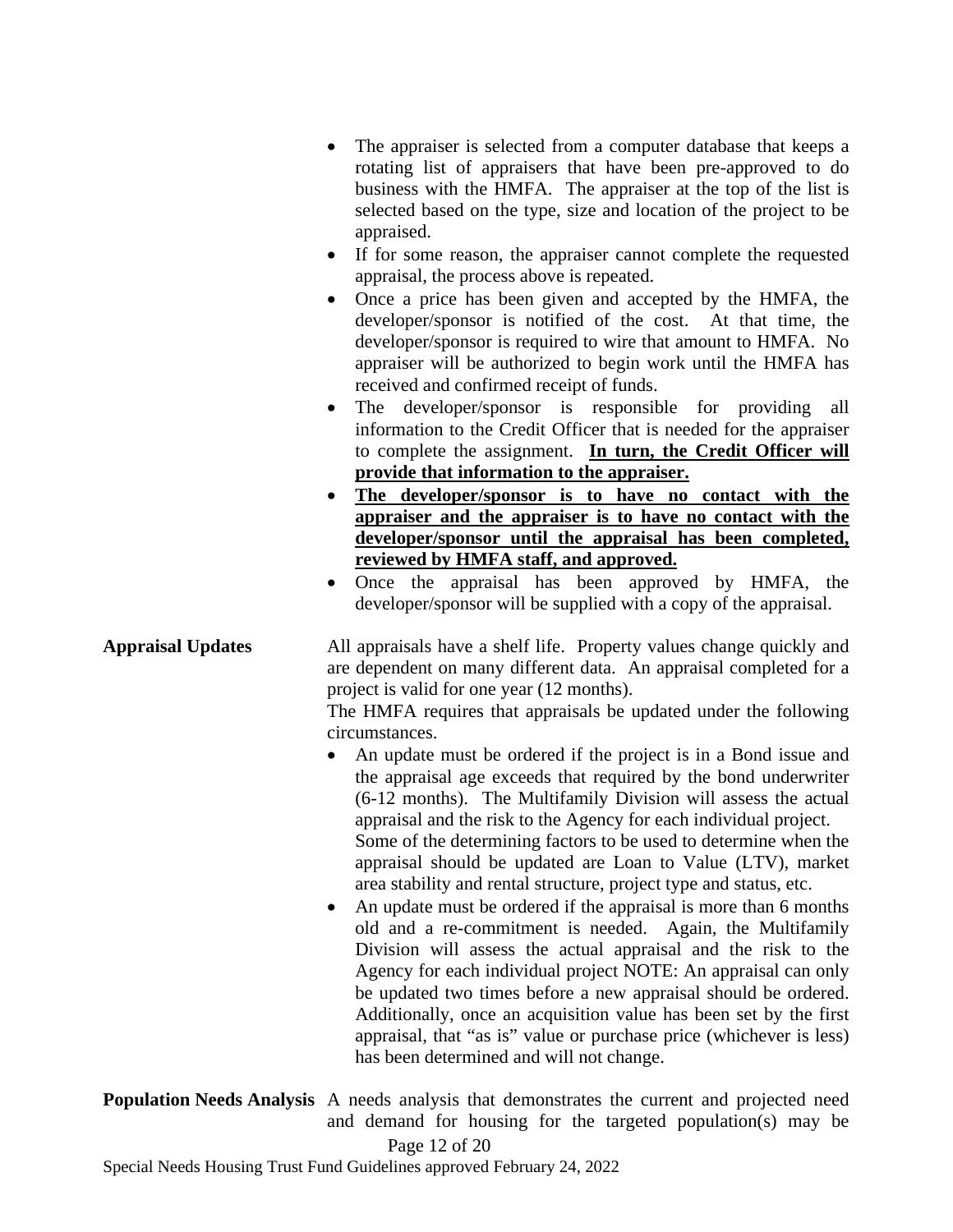required by the Agency. If applicable a supportive housing population needs analysis shall address the following:

1. The scope of the current and 30-year projected need of the target population(s) for supportive housing; 2. Define the market area, including sources of referrals for supportive housing; 3. Current and estimated population needs assessment for the defined market area. Applicants can obtain this information from Federal, State and local agencies and other sources; 4. Estimated time it will take to fill the units; 5. The estimated income and sources of income for the target population(s); and 6. The number of supportive housing and other types of designated housing serving the target population(s) in the defined market area. **Marketing Plan** For all projects receiving a Trust Fund commitment, depending on the size and scope of the project, the Project Sponsor and/or the Managing Agent may be required to provide a marketing plan for the HMFA's approval and acceptance. This plan must outline all the preliminary marketing to be accomplished prior to opening and thereafter. The plan must also provide for the ongoing marketing efforts that will be made to keep the project fully occupied. The outline must provide a timeline for all anticipated activities and should be tied to benchmarks during construction. Where the HMFA is making both the construction and permanent loan, the plan (if required) shall be submitted prior to closing on the construction loan. Where the HMFA is providing only the take-out financing, if required, the project shall submit its marketing plan (if required) prior to construction start. In certain cases of rehabilitation where there is an existing occupancy, the Project Sponsor and/or the Managing Agent must submit documentation that a full marketing plan is not needed and give the reasons the HMFA should accept a lesser marketing analysis. **Building Design** The external and internal design of the building is important to meeting the goals of the Trust Fund. The project's sponsor/borrower is encouraged to review the Trust Fund Application's Best Methods Design Questionnaire early in the development of the project concept and preliminary design. The Best Methods Design Questionnaire must be completed prior to HMFA review of final site plans and evidence of design features for special needs units referenced in the Best Methods Design Questionnaire submission must be documented on the Plans. HMFA Technical Services staff will review building plans, consistency with the Best Methods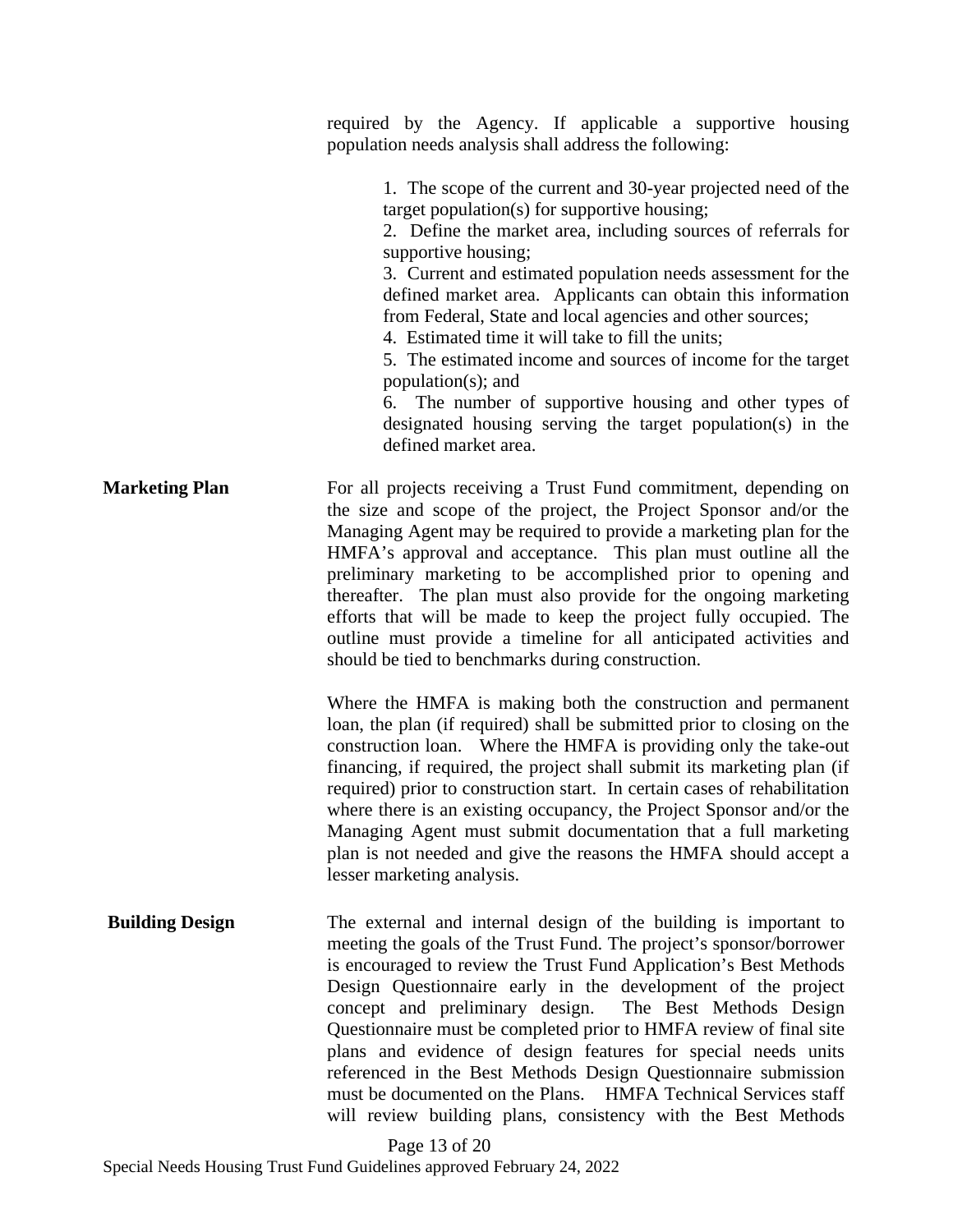Design Questionnaire, and is available to assist with meeting these priorities. Failure to meet these priorities may result in a project not receiving financing.

The HMFA discourages the use of EIFS (Exterior Insulation Finish Systems such as DRYVIT). If the use of EIFS is contemplated, it must be disclosed at the application stage and written authorization must be received from the HMFA before engaging professionals to produce Design Development drawings.

Air Source Heat Pumps with the ability to meet NJ Outdoor design temperature conditions in both the heating and cooling seasons, without the use of supplemental electric resistance heating elements, shall be permitted. The cooling capacity should be sized to match the space requirements in order to minimize short cycling of the compressor.

Developers are encouraged to make developments as energy efficient as possible by utilizing the standards provided in the DOE/EPA's Energy Star Program Guidelines. In addition, the HMFA strongly supports projects that incorporate "green" building concepts categorized as energy efficiency, renewable energy, and green building best practices. For more information please contact the Technical Services Division.

For **substantial and gut rehabilitation projects**, a structural engineering report on the existing structure, acceptable to the HMFA, must be submitted. All existing mechanical, plumbing and electric systems must be replaced.

If the degree of rehabilitation to be accomplished is **less than substantial**, an engineer's report describing the condition of these building systems, and listing their recommendations, may be required.

**Construction Budget** The construction budget must be supported by a Summary Trade Payment Breakdown and the HMFA Residential Cost Analysis Form signed by the contractor. These documents and other supporting schedules such as the construction completion schedule and design development drawings must be submitted by the contractor and approved by the Director of Technical Services prior to mortgage commitment. Refer to the Technical Services Requirements document attached to the Document Checklist, for the timing of the submission of these documents.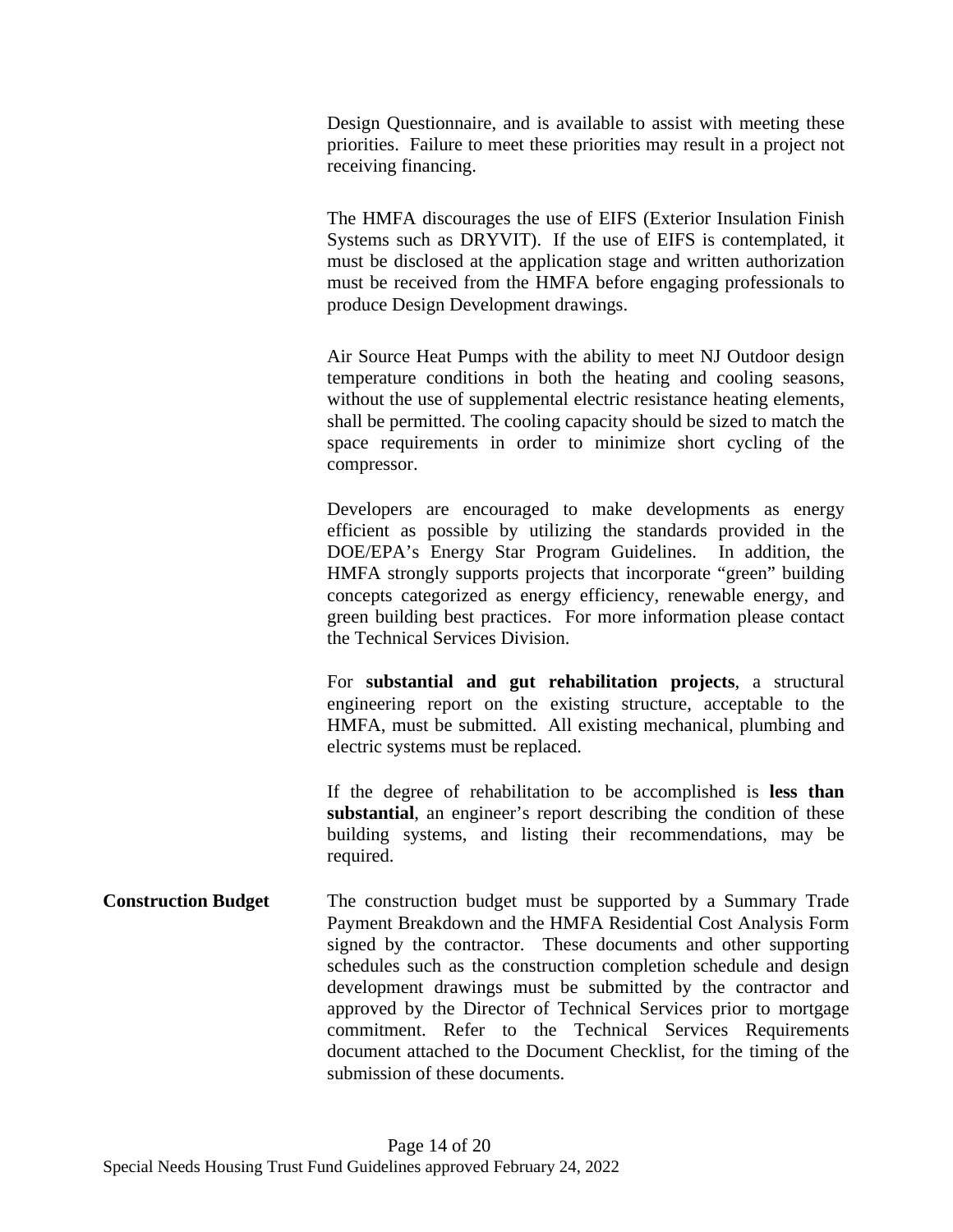| <b>Tax Abatement</b>        | The developer/sponsor is encouraged to obtain a municipal resolution<br>granting a real estate tax abatement and authorizing an agreement for<br>payments in lieu of taxes ("P.I.L.O.T.") for the project under<br>HMFA's statute, N.J.S.A. 55:14K-37, during the mortgage or grant<br>term. Furthermore, it is beneficial to the project if tax abatement is<br>obtained pursuant to HMFA statute rather than the Long-Term Tax<br><b>Exemption Statute.</b>                                                                           |
|-----------------------------|-----------------------------------------------------------------------------------------------------------------------------------------------------------------------------------------------------------------------------------------------------------------------------------------------------------------------------------------------------------------------------------------------------------------------------------------------------------------------------------------------------------------------------------------|
|                             | In general, the HMFA has found that a project without a tax<br>abatement or a project with a tax abatement under the Long-Term<br>Tax Exemption statute may have trouble demonstrating financial<br>feasibility.                                                                                                                                                                                                                                                                                                                        |
| <b>Sales Tax Exemption</b>  | Sales of materials or supplies to housing sponsors utilizing HMFA<br>construction financing are exempt from NJ State sales tax. Sales of<br>materials or supplies to contractors for the purpose of erecting<br>housing projects which have received HMFA construction financing<br>and other local, state or federal subsidies are exempt from NJ State<br>sales tax.                                                                                                                                                                  |
|                             | Sales of materials or supplies to nonprofit project Sponsors utilizing<br>HMFA construction financing may be exempt from NJ State sales tax<br>based on the Sponsor's nonprofit status.                                                                                                                                                                                                                                                                                                                                                 |
|                             |                                                                                                                                                                                                                                                                                                                                                                                                                                                                                                                                         |
| <b>Environmental Review</b> | HMFA requires the submission of a Phase I Environmental<br>Assessment and a Phase II Environmental Assessment should the<br>Phase I call for further investigations.                                                                                                                                                                                                                                                                                                                                                                    |
|                             | Should remediation be recommended a Preliminary Assessment<br>Report as described in N.J.A.C. 7:26E-3.2 is required. Additional<br>assessments, such as a Site Investigation described in N.J.A.C.<br>7:26E-3.3 et seq., or Department of Environmental Protection (DEP)<br>remediation measures may also be warranted. Rehabilitation projects<br>must provide a plan for asbestos removal and remediation of lead-<br>based paint, radon, and underground storage tanks. A letter of "no<br>further action" from DEP may be required. |
|                             | A transaction update from the consultant, indicating that no further<br>pollutants have been introduced to the site, will be required on all<br>assessments or investigations prepared more than six months prior to<br>construction start.                                                                                                                                                                                                                                                                                             |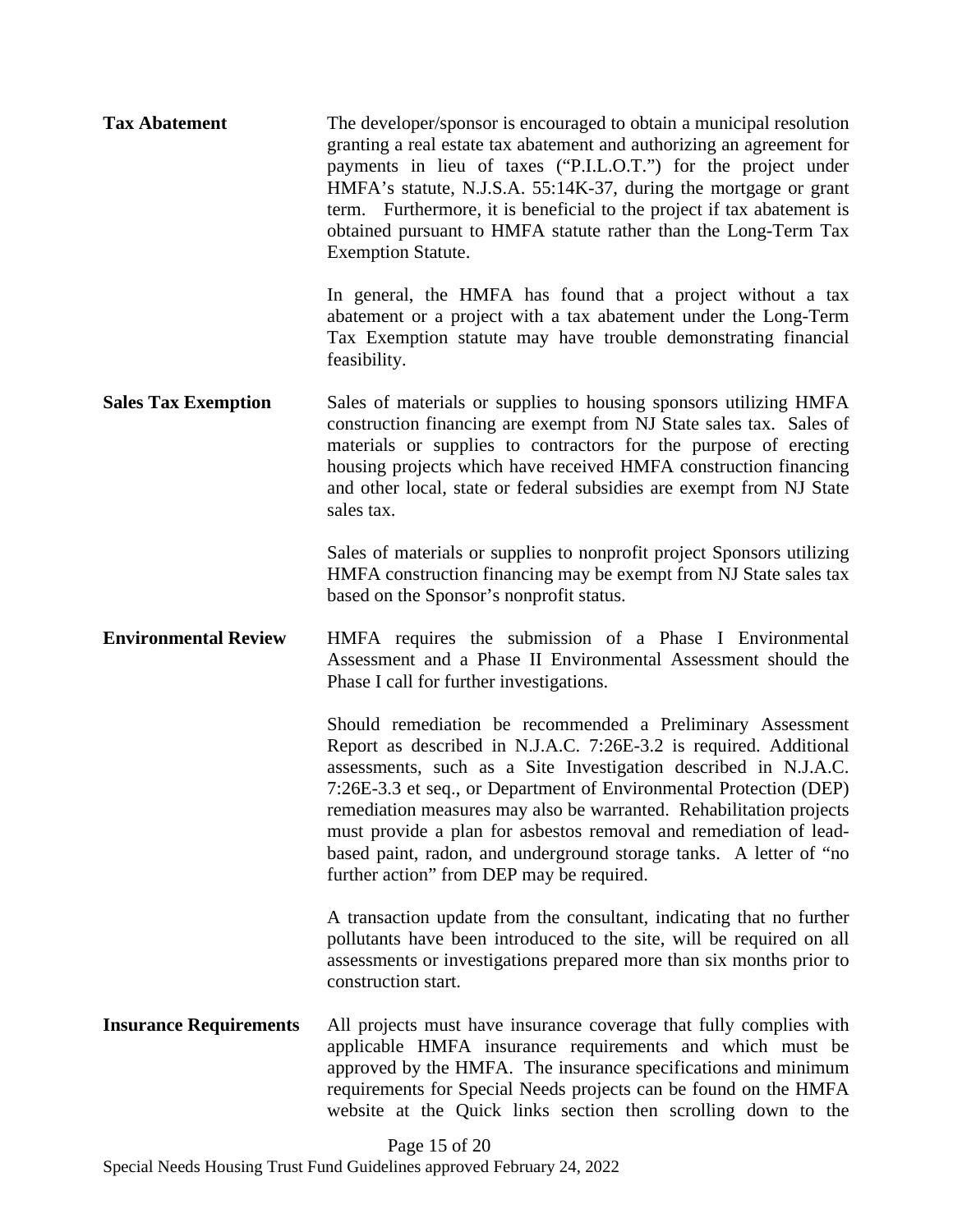Insurance Resources. There you will find tabs for Special Needs Multifamily Residential Properties.

# **General Contractor in**

Lieu of Architect For those projects that require minor repairs as determined by the HMFA, the HMFA may consider a general contractor's services instead of engaging an architect, so long as municipal requirements such as building permits, write-ups and costs estimates will be obtained from the general contractor in these instances.

#### **Construction Completion Guarantees**

#### **Construction and**

**Permanent Financing\*** Projects with construction costs over \$100,000 shall provide a 100% Payment & Performance Bond naming Sponsor and NJHMFA as Obligees. For projects with construction costs less than \$1 Million, the Sponsor has the option of providing a 10% Letter of Credit. *Note, a 30% Warranty Bond guarantee on an Agency provided form, or 10% Letter of Credit must remain in force and effect for a period of two years post construction completion, as determined by both the Certificate of Occupancy date and Architect's Letter of Substantial Completion.* Projects with construction costs under \$100,000 may be asked to provide one of the above constructions guarantees at the discretion of the HMFA.

- **Permanent Financing\*** In the case of permanent only financing, the developer/sponsor must provide one of the following for a term of 2 years from the date of issuance of both the Certificate of Occupancy and Architect's Certification of Substantial Completion1) Letter of Credit equal to 10% of the construction cost; 2) Warranty Bond equal to 30% of construction cost; or 3) another form of guarantee which is acceptable to the HMFA. The cost of a Payment and Performance bond construction guarantee is an allowable project cost.
- **Construction Contingency** The contingency may be used to cover increases in both hard and soft costs.

The budgeted contingency for new construction projects is 5% of the construction costs.

The contingency for rehabilitation projects is 10% of the construction costs. This may be adjusted based upon an acceptable engineering report submitted to the HMFA. The budgeted contingency for soft costs must be at a minimum of 1% of the budgeted expenses.

**Developer's Fee** The amount of the developer's fee allowed for Trust Fund only financing is limited to up to 8% of total development cost excluding

Page 16 of 20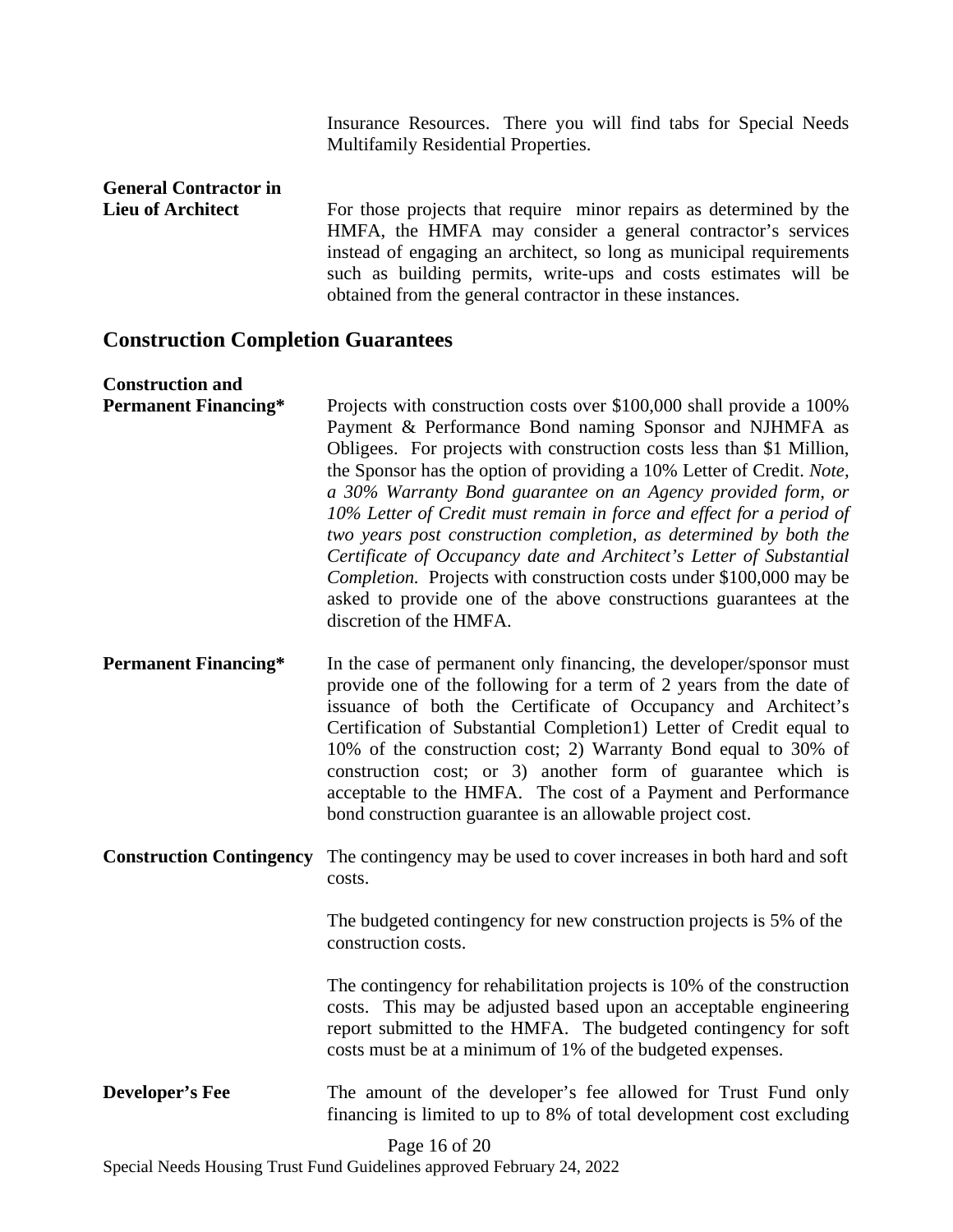working capital, marketing expenses, escrows, and operating deficit reserves. The developer's fee for Low Income Housing Tax Credit projects is determined by the Qualified Allocation Plan and for bond financed projects it is determined by the Multifamily Guidelines.

The developer fee does not include fees paid to the architect, engineer, lawyer, accountant, surveyor, appraiser, professional planner, historical consultant, and environmental consultant. Executed contracts for these professionals shall be submitted to the HMFA before being recognized as a separate line item expense. Certain fees are subsumed within the developer fee – such as acquisition fees, compensation to the general partner, financial consultants, employees of the developer, construction managers/monitors, clerk of the works and syndicator-required consultants.

The developer's fee is earned on a pro-rata basis during the construction period based upon the percentage of construction completion. The unpledged portion of the developer fee is payable only when earned and is earned only after the entire pledged portion has been earned.

**Escrow Requirements** Projects may be required to set up escrow accounts based upon HMFA's evaluation of the scope of work, financial feasibility and the project sponsor's qualifications. HMFA's determination to require escrows is final.

| *Insurance - | one-half year's hazard insurance premium |
|--------------|------------------------------------------|
| $*Taxes-$    | one-quarter of taxes - this may be on    |
|              | real property and/or a payment in lieu   |
|              | of taxes                                 |

# **Repair and Replacement**

**Reserve** A Repair and Replacement Reserve Account will be established and maintained by HMFA at the time of construction and/or permanent loan closing. The Account will be established with \$2,000 per unit or \$1,000 per bed. In addition, the Developer/Sponsor will be required to make quarterly deposits to this account in accordance with the monthly reserves for repairs and replacement established at the time of HMFA financing commitment.

**Operating Account** An owner must establish and maintain a separate operating account for all income and expenses specific to each project funded by the Agency. Sponsors may not transfer funds from one Agency project for the use of another housing project or to an umbrella account that may cover many projects or other initiatives of the Sponsor.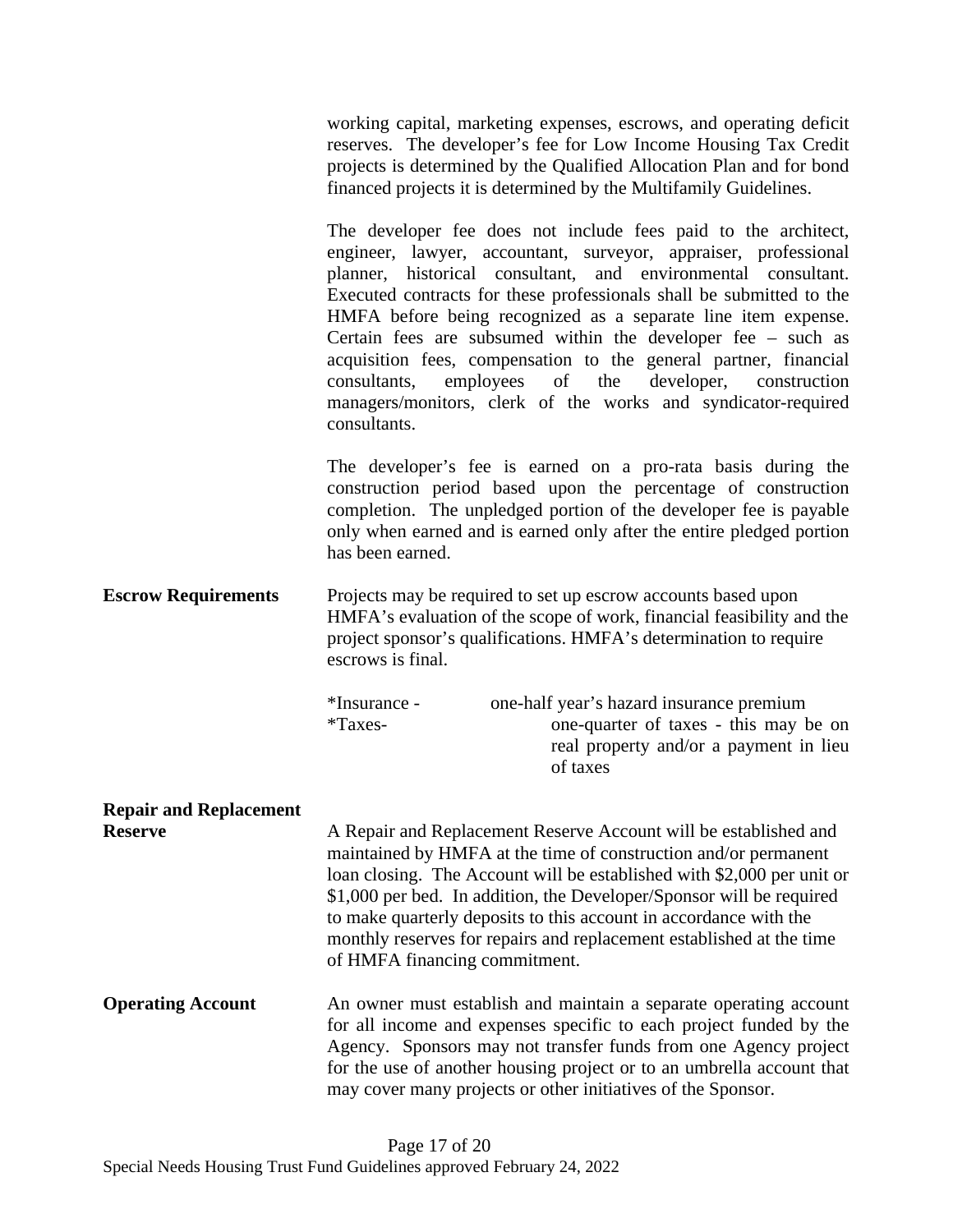| <b>Vacancy Rate</b>                                  | The vacancy rate used for each project will be determined by the<br>demand analysis and appraisal. At initial application, a minimum of<br>a 5% vacancy rate may be used.                                                                                                                                                                                                                                                                                                                                                                                                                                                                                                              |  |  |  |  |  |  |
|------------------------------------------------------|----------------------------------------------------------------------------------------------------------------------------------------------------------------------------------------------------------------------------------------------------------------------------------------------------------------------------------------------------------------------------------------------------------------------------------------------------------------------------------------------------------------------------------------------------------------------------------------------------------------------------------------------------------------------------------------|--|--|--|--|--|--|
| <b>Acceptable Housing</b><br><b>Quality Standard</b> | At a minimum, units must meet the State Uniform Construction<br>Code, local codes, certificate of occupancy requirements, as well as<br>zoning requirements and may be subject to review and approval by<br>HMFA's Technical Services Division.                                                                                                                                                                                                                                                                                                                                                                                                                                        |  |  |  |  |  |  |
| <b>Income Targeting</b>                              |                                                                                                                                                                                                                                                                                                                                                                                                                                                                                                                                                                                                                                                                                        |  |  |  |  |  |  |
| <b>Very low and Low Income</b>                       | HMFA will underwrite very low and low-income rents at 30% and<br>47.5% of area median income, respectively. If there is no operating<br>subsidy, rents will be underwritten at 20% of AMI.                                                                                                                                                                                                                                                                                                                                                                                                                                                                                             |  |  |  |  |  |  |
| <b>Rents</b>                                         | To the maximum extent economically feasible, the rents will be set at<br>a level affordable to the targeted income and special needs group(s)<br>to be served and will be determined by a demand analysis or<br>experience and the need to serve very-low income households.                                                                                                                                                                                                                                                                                                                                                                                                           |  |  |  |  |  |  |
|                                                      | The restrictions on tenant income and on rents shall be enforced<br>through a deed restriction on the project and land for the term of the<br>HMFA's mortgage. Projects receiving tax credits shall also be<br>subject to a deed restriction pursuant to the Internal Revenue Code.                                                                                                                                                                                                                                                                                                                                                                                                    |  |  |  |  |  |  |
|                                                      | Persons with special needs who require twenty-four (24) hour<br>assistance may occupy the home/unit with appropriate caregivers.<br>Parents and/or legal guardians of the resident's property may sign the<br>rental lease agreement on behalf of the eligible resident applicant and<br>may provide security deposits if necessary. The lease agreement<br>shall be in a form acceptable to the appropriate State Agency having<br>oversight of the special needs' population. Initial rents as well as<br>future rental increases should not create a rent burden for tenants.<br>Rents will be reviewed by HMFA and must be acceptable to HMFA<br>and the appropriate State Agency. |  |  |  |  |  |  |
| <b>Changes to Project and</b><br>Sponsor/Ownership   | If the sponsor/owner wishes to change the social services provider or<br>the property management company or if any changes in ownership<br>are needed, permission must first be obtained from the Agency.<br>Please contact the Division of Multifamily/Supportive Housing and<br>Lending.                                                                                                                                                                                                                                                                                                                                                                                             |  |  |  |  |  |  |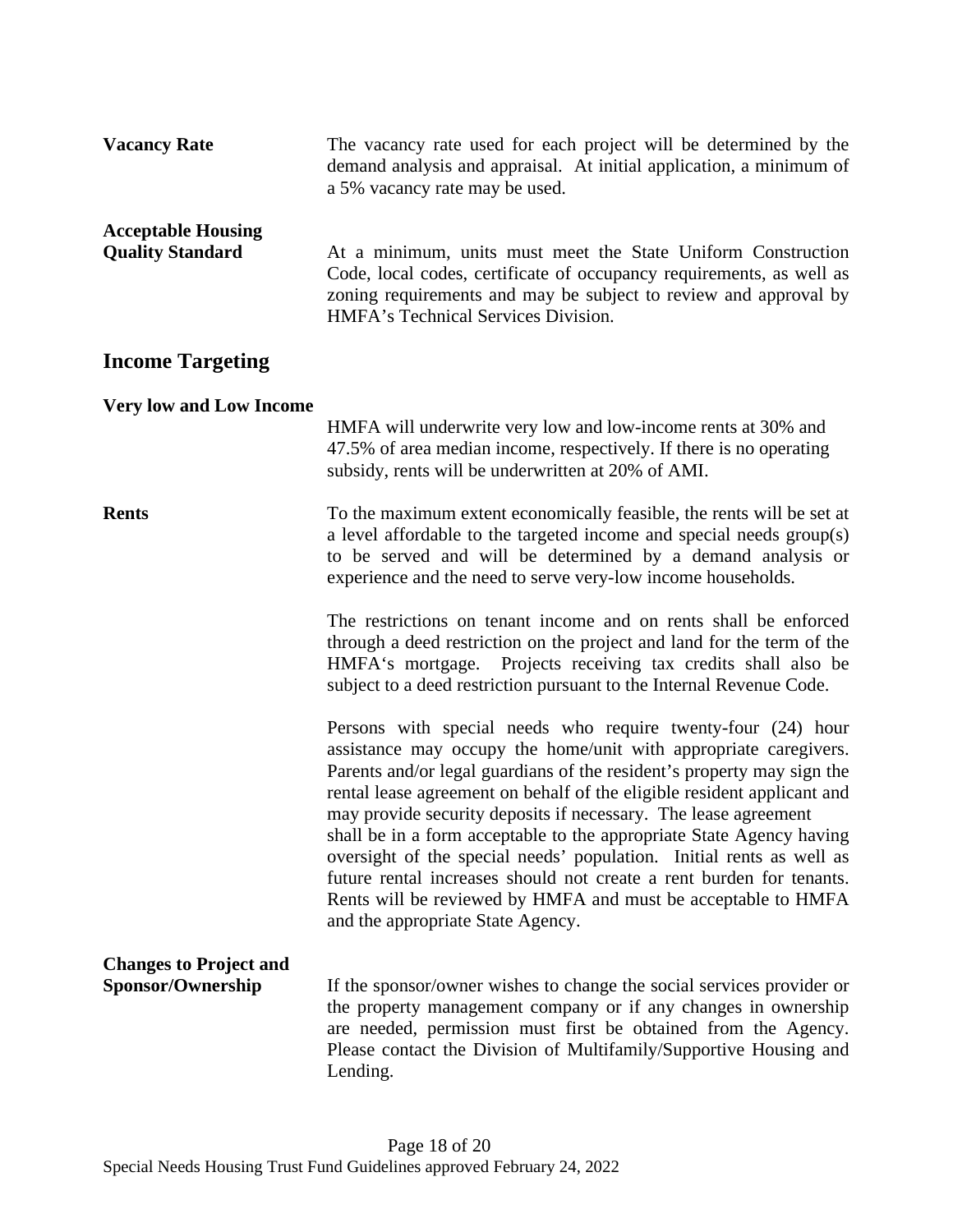### **Social Services Plan**

Developers/Sponsors proposing a special needs housing project must identify the target population and a service provider agency for the project. In addition, the service provider must provide a Social Services Plan that addresses the needs of the target population and the plan components outlined below. The Social Services Plan must meet the guidelines listed below unless it has been developed and approved in accordance with criteria established by either the Department of Human Services or the Department of Children and Families.

In the event that a Project Owner wishes to transfer to a new service provider, the owner must submit a request for transfer in writing, including the reasons for the request, to the Multifamily/Supportive Housing and Lending Division with a revised Social Services Plan. All transfers must be approved by HMFA.

Social Services Plans are subject to the HMFA's approval. If the service provider is receiving funding from a State Agency, the appropriate State Department, Division or Agency funding the services must approve the Social Services Plan, any requested transfer of service provider, or comparable requirements, to the satisfaction of the State funding entity and provide evidence of approval to HMFA.

The Social Services Plan must include a description of the scope of social and support services to be provided for supportive housing projects, including a staffing plan and how the services will be delivered and funded. The services must be affordable and appropriate to the target population to the satisfaction of NJHMFA, available and accessible to the project's tenants and the social service provider must have the capacity to perform such services. The social services plan must address the target populations' support service needs and may include a range of services across a wide continuum of care and intensity appropriate to the target population(s). Appropriate and needed services must be supported by evidence-based practice, research and/or direct practice experience. A description of the required elements of a Social Service Plan are set forth in Appendix B attached.

### **Fees and Charges**

| <b>Application Fee</b> | Developer/sponsors will be responsible for payment of a non-         |  |  |  |  |  |
|------------------------|----------------------------------------------------------------------|--|--|--|--|--|
|                        | refundable application fee of \$1,000 due at the time of the initial |  |  |  |  |  |
|                        | application.                                                         |  |  |  |  |  |

#### **Re-Commitment Fee (non-refundable)**

A \$500 Trust Fund re-commitment fee will be charged. This fee is due prior to the Board issuance of a re-commitment.

**Pass Through Costs** The HMFA will order the appraisal, and market study if applicable, as well as any updates that are needed. The costs will be passed through to the developer/sponsor.